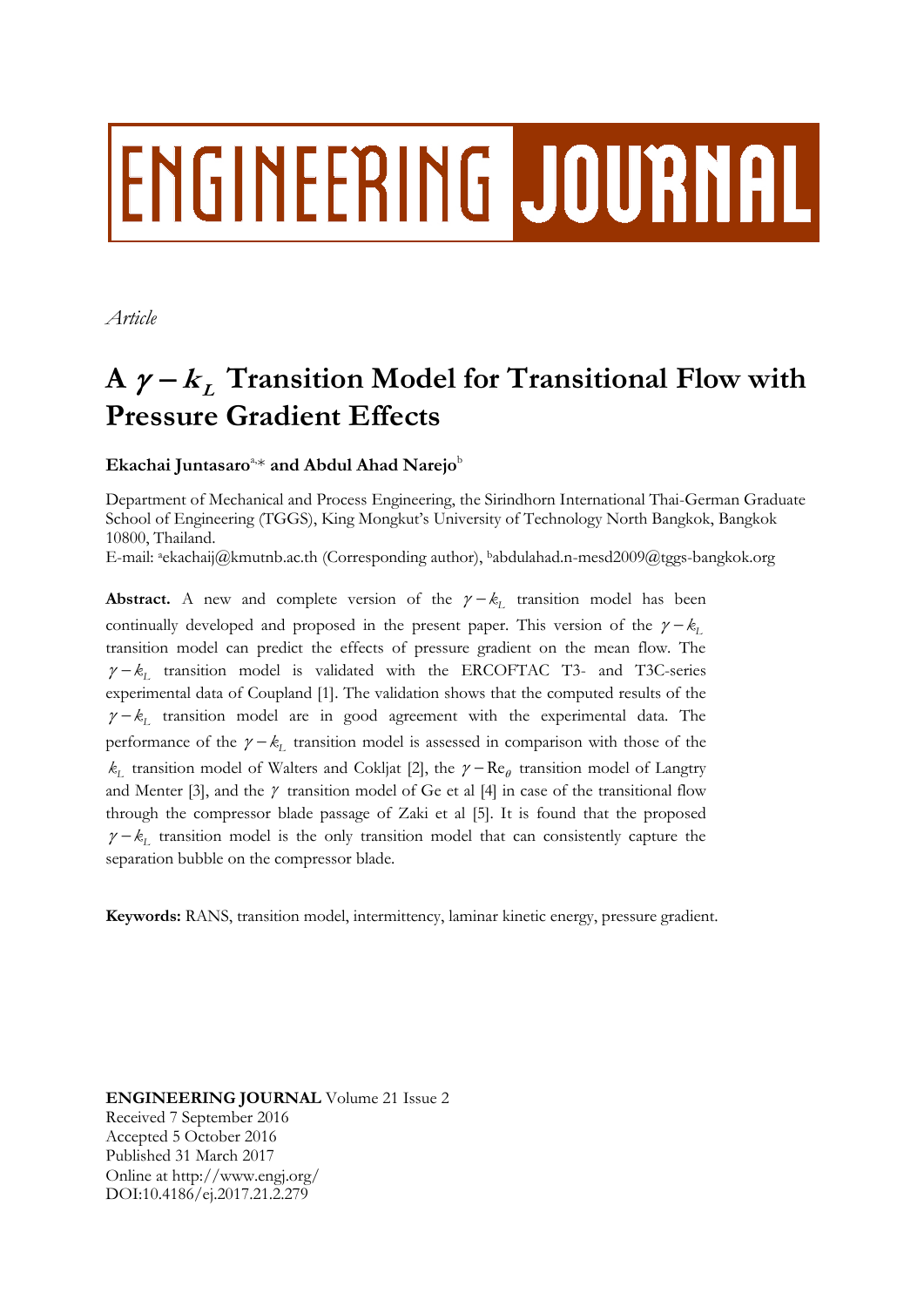#### **1. Introduction**

Transition from laminar to turbulent flow is significant in modern and future engineering applications. Only a few examples are given here. The first example is gas turbine engines where the effect of transitional flow on the design of gas turbine engines was critically studied by Mayle [6]. Another example is the design of wind turbines in which case transition modelling is essentially needed because the prediction could be significantly improved by the transition model compared to the turbulence model as demonstrated in Menter et al [7]. A hypersonic future aircraft is one of the challenging examples where transition modelling plays a key role to the success of hypersonic propulsion system simulation, as mentioned in Georgiadis et al [8], because the laminar flow takes place over a large proportion of the aircraft forebody which is employed as part of the scramjet engine inlet. The state of the inflow into the scramjet engine and the thermal load on the aircraft forebody are greatly affected by the flow transition.

The first ever study on transition perhaps started when Emmons [9] proposed a theory by using a probability function to quantitatively formulate the transition process from laminar to turbulent flow on a flat plate in which the local skin friction coefficient was considered. To the best of the authors' knowledge, the probability function that was used by Emmons [9] to define the fraction of the total time that the flow is turbulent at any point in the transition region was named for the first time as an intermittency factor  $\gamma$ by Schubauer and Klebanoff [10]. Dhawan and Narasimha [11] reported a single universal distribution of the intermittency factor  $\gamma$  that was found to be defined as a function of the normalized streamwise coordinate in the transition region of the boundary layer on a flat plate. Furthermore, Dhawan and Narasimha [11] proposed a simple mathematical model to predict the mean flow in the transition zone by using a linear combination of the laminar flow and the turbulent flow with the proportions of  $(1-\gamma)$  and

 $\gamma$  respectively:  $\vec{\phi} = (1 - \gamma) \cdot \phi_L + \gamma \cdot \phi_T$  where the overbar denotes the mean flow, the subscript L denotes the laminar flow, and the subscript  $T$  denotes the turbulent flow. Since then, there have been various ways that were proposed for transition modelling in the literature.

Dick and Elsner [12] as editors collected a set of 18 papers for an overview of the knowledge on most important aspects of transition physics and on developed modelling methods. Recently, Fu and Wang [13] provided a comprehensive review on RANS modelling of flow transition in which the review of low-Reynolds-number turbulence models that were applied to transition predictions was given. Therefore, only transition models will be reviewed here in more detail. The development of transition models can be categorized into 2 main directions: one based on the transport equation of the intermittency factor  $\gamma$  and

the other based on the transport equation of the laminar kinetic energy  $k_{L}$ .

The development of the transport equation for the intermittency factor  $\gamma$  started around 1975 when Libby [14] and Dopazo [15] attempted to construct the transport equation for  $\gamma$  using the conditioned averages to describe the interface dynamics for the interaction between the turbulent part and the nonturbulent part at the outer-edge intermittent region of turbulent shear flows. Vancoillie and Dick [16] and Steelant and Dick [17] adopted such a conditioned-average concept to construct the conditionally averaged Navier-Stokes equations in conjunction with the intermittency factor  $\gamma$  to predict the transitional flow. In Vancoillie and Dick [16], the intermittency factor  $\gamma$  was algebraically prescribed according to Dhawan and Narasimha [11]. The transport equation of  $\gamma$  was derived by Steelant and Dick [17] based on (starting from) the algebraic description of  $\gamma$  in the streamwise direction proposed by Dhawan and Narasimha [11]. However, with the conditionally averaged Navier-Stokes equations in the transition zone, one set of the conditionally averaged laminar equation was required to describe the laminar state and another set of the conditionally averaged turbulent equation was needed to describe the turbulent state. As a result, the number of equations based on conditioned averages became double compared to the RANS simulation. In Steelant and Dick [18], the intermittency factor  $\gamma$  was replaced by the turbulence weighting factor  $\tau$  and the transport equation for the turbulence weighting factor  $\tau$  was derived. The turbulence weighting factor  $\tau$  was defined as the summation of the intermittency factor  $\gamma$  and the free-stream factor  $\omega$  (not to be confused with the specific dissipation rate  $\omega$ ) where the intermittency factor  $\gamma$  was responsible for the transport and growth of the turbulent spots while the free-stream factor  $\omega$  was responsible for the diffusion of free-stream turbulent eddies into the boundary layer.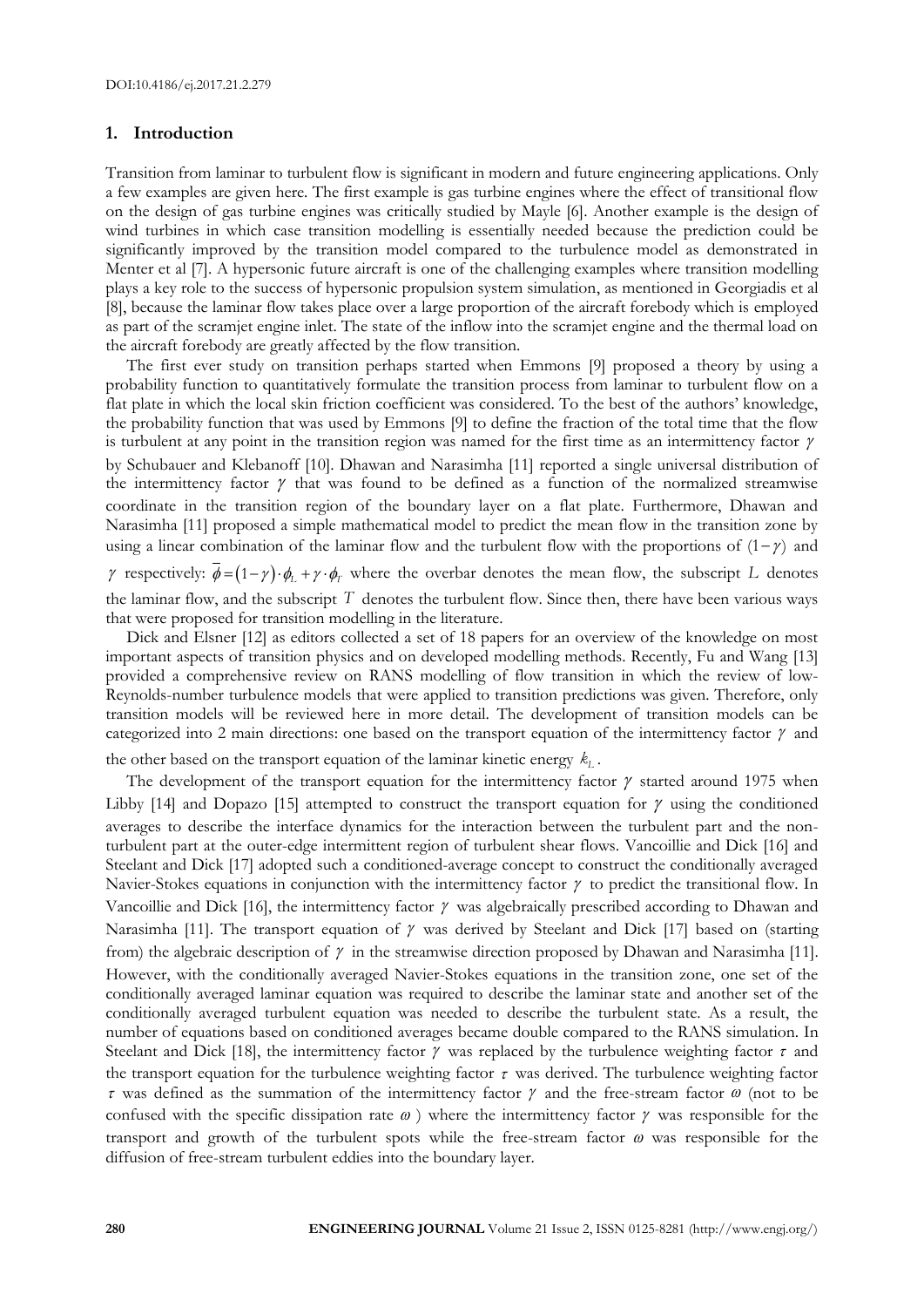To be compatible with the conventional RANS modelling framework, Suzen and Huang [19] proposed the transport equation for the intermittency factor  $\gamma$  based on a combination of the source terms adopted from Steelant and Dick [17] and Cho and Chung [20] in order to reproduce the streamwise and crossstream variations of the intermittency factor  $\gamma$  in the transition zone. The transitional effect on the mean flow was taken into account by multiplying the eddy viscosity  $v_T$  by the intermittency factor  $\gamma$  in the diffusion terms of the Reynolds-averaged momentum equations. To account for the turbulent effect on the mean flow via the eddy viscosity  $V_T$ , the SST  $k-\omega$  turbulence model of Menter [21] was employed as a baseline turbulence model.

Menter, Esch and Kubacki [22] proposed the transport equation for the generalized intermittency variable based on experimental correlations in which case the momentum-thickness Reynolds number was linked to the vorticity Reynolds number  $\text{Re}_\omega$  $\omega$  $=\frac{\omega y^2}{v}$  $\text{Re}_{\omega} = \frac{\omega y}{\omega}$  by adopting the concept of van Driest and Blumer [23] so that only local variables were employed and hence the integral or non-local parameters, i.e. the momentum thickness  $\theta$  or free-stream turbulence intensity  $T_{\mu_{\infty}}$ , could be avoided. Their transition model interacted with the SST  $k-\omega$  turbulence model via the production term of the  $k-$  equation only. Continually, Menter et al [24] proposed a general framework for the correlation-based  $\gamma - \text{Re}_{\theta}$  transition model in which the transport equations for the intermittency factor  $\gamma$  and the transition momentumthickness Reynolds number  $\text{Re}_{\theta t}$  were constructed so that their transition model could be implemented into the general-purpose unstructured and parallelized CFD code. Their transition model interacted with the SST  $k-\omega$  turbulence model via both the production and destruction terms of the  $k$ -equation. However, two correlations were not provided at that time: Re<sub>o</sub> to control the location of transition onset and  $F_{\text{length}}$  to control the length of transition region. The complete version of the correlation-based  $\gamma - \text{Re}_{\theta}$ transition model with the given correlations for  $\text{Re}_{\theta_c}$  and  $F_{\text{length}}$  was published later by Langtry and Menter in [3].

Durbin [25] proposed an empirical transport equation for the intermittency factor, based on local variables without experimental correlations, in which the diffusion of free-stream turbulence (disturbances) into the boundary layer was used to initiate the transition and the source term was employed to control the transition process. The intermittency factor obtained was then used to alter the production term of the *k* equation only. The  $k-\omega$  turbulence model with a set of constants from Wilcox [26] was adopted. Ge, Arolla and Durbin [4] further improved the  $\gamma$  – equation of Durbin [25] by adding a sink term in order to preserve the laminar region before transition and this sink term disappeared in the turbulent region. Once the intermittency factor was obtained, it was further modified in order to account for the separationinduced transition. Duraisamy and Durbin [27] reported the potential of using the data-driven approach for transition modelling in which the modelling information was extracted from data using inverse solutions and then such information was converted into modelling knowledge using machine learning techniques.

The concept of the laminar kinetic energy *kL* started in 1997 when Mayle and Schulz [28] proposed the transport equation for the laminar kinetic energy to predict the streamwise fluctuations in the laminar boundary layer underneath free-stream turbulence before the onset of transition (the pre-transitional flow), and eventually to predict the onset of transition.

Walters and Leylek [29] extended the laminar kinetic energy concept of Mayle and Schulz [28] by constructing the transport equation for the laminar kinetic energy *kL* in conjunction with the modified  $k - \varepsilon$  turbulence model in which the energy of the streamwise fluctuations in the pre-transition zone is transferred to the turbulent kinetic energy via the redistribution mechanisms. Walters and Leylek [30] improved their 2004 version by incorporating the transport equation of the laminar kinetic energy *kL* with the modified  $k - \omega$  turbulence model in order to better predict the transition breakdown process when the adverse pressure gradients were present. Walters and Cokljat [2] continually improved the 2005 version to provide a useful and practical tool over a wide range of complex flow conditions.

Among these transition models, there have been only two transition models used in CFD commercial software: the  $k_L$  transition model (Walters and Cokljat, [2]) and the  $\gamma - \text{Re}_\theta$  transition model (Langtry and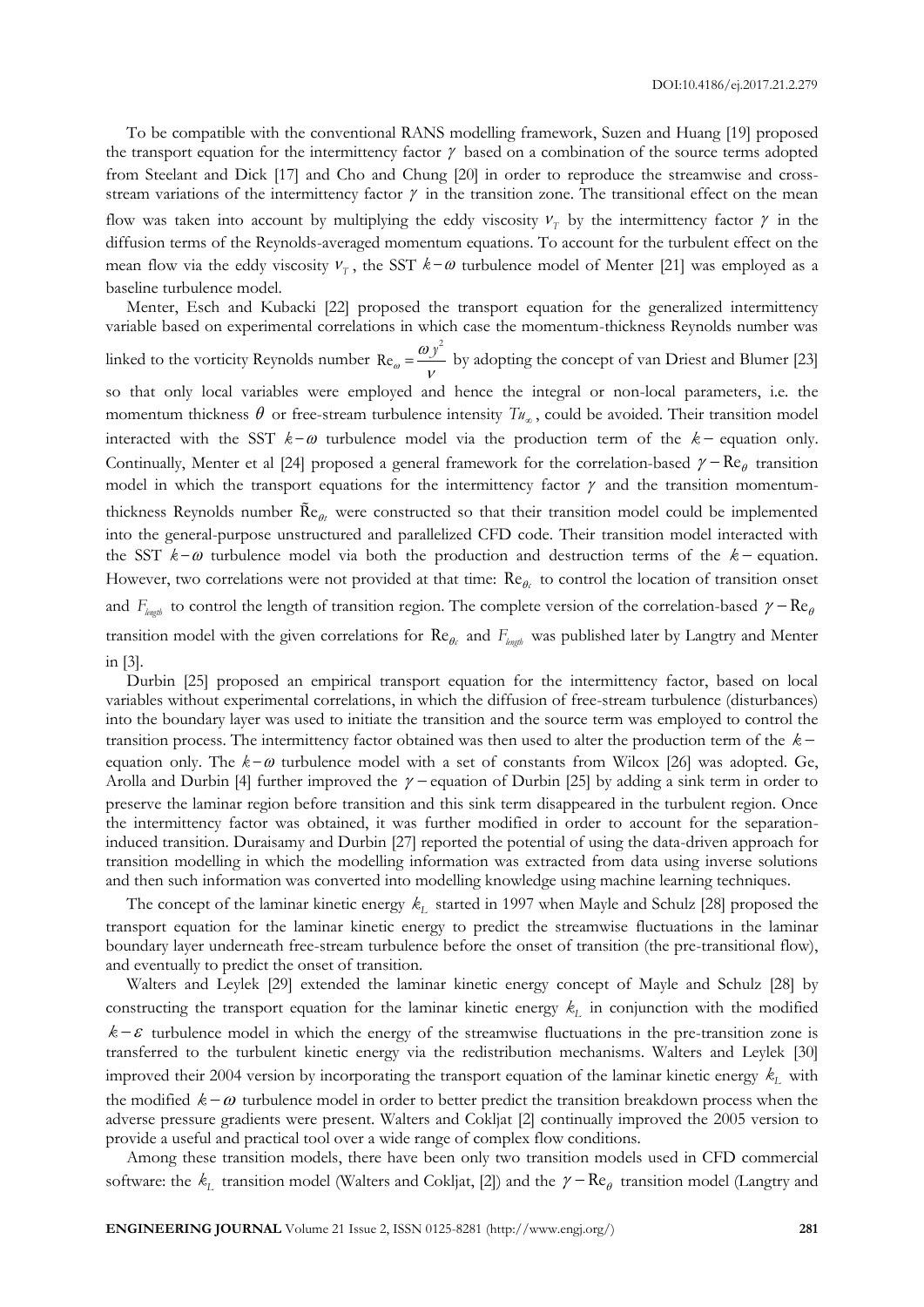Menter, [3]). The  $\gamma - \text{Re}_{\theta}$  transition model is correlation-based so that it is viable only within a range of flow conditions that the experiments were set up to obtain such correlations. The *kL* transition model is physics-based so that itcan be applied over a wider range of flow conditions. However, the modeling scheme of the  $k_L$  transition model is insufficient and one more transport equation for  $\gamma$  is required to complete the relationship among  $\gamma$ ,  $k$  and  $k_L$ , according to the definition of  $\gamma$ , as mentioned in Juntasaro and Ngiamsoongnirn [31]. Therefore, Juntasaro and Ngiamsoongnirn [31] proposed a new  $\gamma - k_1$ transition model in which the  $\gamma$  – equation was derived from the definition of  $\gamma$  using the existing transport equations of  $k$  and  $k_L$ . However, their  $\gamma - k_L$  transition model was validated only for the case of the transitional boundary layer on a flat plate without pressure gradient at various free-stream turbulence levels. Moreover, during the development of their  $\gamma - k_L$  transition model, two non-linear terms, i.e.

 $\frac{\partial}{\partial y}\left(v+\frac{V_T}{\sigma_k}\right)\left(\frac{\partial y}{\partial x}\right)$  $\left(\begin{array}{c} \nu_{\rm r} \end{array}\right) \left(\begin{array}{c} \partial \gamma \end{array}\right)^2$  $\frac{2}{-\gamma} \cdot \left( v + \frac{v_{T}}{\sigma_{k}} \right) \cdot \left( \frac{\partial \gamma}{\partial x_{j}} \right)$  a  $\sigma_k$  *j*  $\left(\frac{\partial x}{\partial x}\right)$ 2  $\left(\begin{array}{cc} v_{\tau} \end{array}\right)$   $\left(\begin{array}{c} \partial \gamma \end{array}\right)^2$ 1 and  $\frac{2}{\gamma}$ .  $v + \frac{V_T}{\gamma}$ .  $\frac{\partial \gamma}{\partial \gamma}$  $\sigma$  $\cdot \left(\nu + \frac{\nu_{T}}{\sigma_{k}}\right) \cdot \frac{\partial \gamma}{\partial x_{j}} \cdot \frac{\partial k_{L}}{\partial x_{j}}$  $\sigma_{\rm k}$  *j*  $\sigma_{\rm k}$  *j*  $\sigma_{\rm k}$  *j*  $\sigma_{\rm k}$  *j k*  $\overline{k_{L}}\left(V+\frac{1}{\sigma_{k}}\right)\overline{\partial x_{j}}\cdot\overline{\partial x_{k}}$  $\frac{2}{\epsilon} \cdot \left( v + \frac{v_{\text{T}}}{2} \right) \cdot \frac{\partial v}{\partial v} \cdot \frac{\partial k_{\text{L}}}{\partial v}$ , in the intermittency transport equation were

omitted due to the numerical difficulty of the singularity existence when the flow becomes fully turbulent in which case the intermittency factor is equal to unity and the laminar kinetic energy is equal to zero. For

compensation, Juntasaro and Ngiamsoongnirn [31] used the extra term  $\frac{\gamma(1-\gamma)}{\gamma}$ .  $\left[\gamma+\frac{\gamma}{\gamma}\right]$ σ  $\frac{(-\gamma)}{k} \cdot \left(\nu + \frac{v_T}{\sigma_k}\right) \cdot \frac{\partial^2 \phi}{\partial x}$ *k j k*  $\overline{k}$   $\left(\overline{v} + \frac{1}{\sigma_k}\right) \cdot \frac{1}{\partial x}$ 2 2 1 to

balance the transition mechanism in the intermittency transport equation. Therefore, the present research work is aimed to propose a new and complete version of the  $\gamma - k_L$  transition model that satisfies the following objectives:

- (a) the new  $\gamma k_L$  transition model can handle the singularity problem in the fully turbulent flow regime after including those two non-linear terms into the intermittency transport equation of the
	- $\gamma k_L$  transition model and excluding the extra term  $\frac{\gamma(1-\gamma)}{k} \cdot \left( v + \frac{v}{\gamma} \right)$ σ  $\frac{(-\gamma)}{k} \cdot \left(\nu + \frac{v_T}{\sigma_k}\right) \cdot \frac{\partial^2 v_T}{\partial x}$ *k j k*  $\overline{k}$   $\left(\begin{matrix} V + \overline{\sigma_k} \\ \sigma_k \end{matrix}\right) \cdot \overline{\partial_x}$ 2 2 1 that was previously
- used for compensation in Juntasaro and Ngiamsoongnirn [31];
- (b) the new  $\gamma k_L$  transition model can take into account the effect of pressure gradient;
- (c) the performance of the new  $\gamma k_L$  transition model is to be assessed in a complex-flow problem.

#### **2. Model Development**

The derivation of the transport equation for  $\gamma$  will be described in Subsection 2.1. How to take into account the effect of pressure gradient in the  $\gamma - k_L$  transition model will be expressed in Subsection 2.2. Subsection 2.3 will provide a summary of the  $\gamma - k_L$  transition model for transitional flow with pressure gradient.

#### **2.1. Derivation of a Transport Equation for**

Following Juntasaro and Ngiamsoongnirn [31], the definition of an intermittency factor  $\gamma$  for modelling purpose is given as

$$
\gamma = \frac{k}{k + k_L} \tag{1}
$$

where *k* is the turbulent kinetic energy and *kL* is the laminar kinetic energy. In order to derive the transport equation for  $\gamma$  from its definition, Eq. (1) must be re-arranged as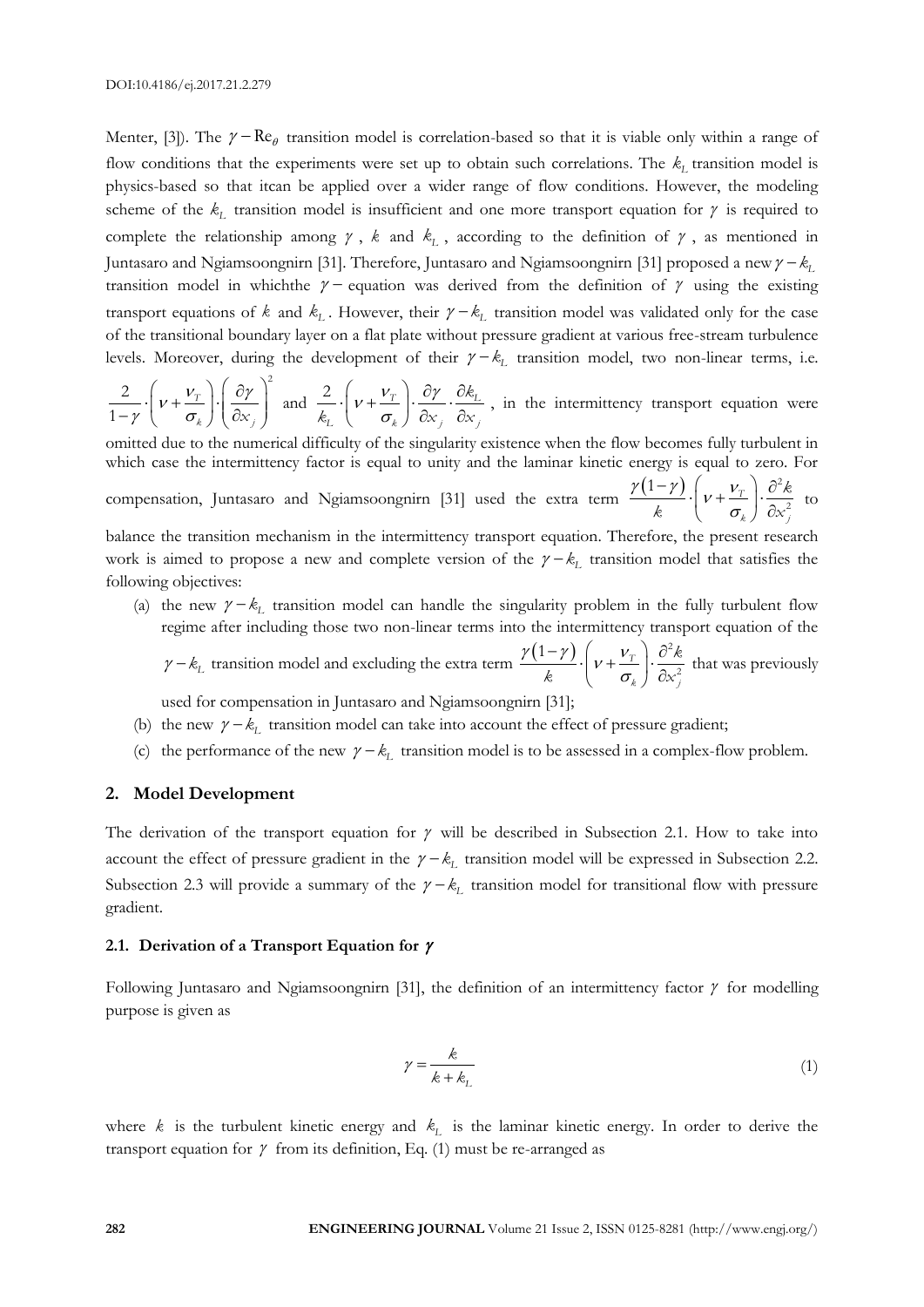$$
k = \left(\frac{\gamma}{1 - \gamma}\right) \cdot k_L \tag{2}
$$

Now, the transport equations of  $k$  and  $k<sub>L</sub>$  are needed for use in derivation which are given respectively as follows:

$$
\frac{\partial k}{\partial t} + \overline{U}_j \frac{\partial k}{\partial x_j} = \frac{\partial}{\partial x_j} \left[ \left( \nu + \frac{\nu_T}{\sigma_k} \right) \frac{\partial k}{\partial x_j} \right] + S_k
$$
\n(3)

$$
\frac{\partial k_{\rm L}}{\partial t} + \bar{U}_j \frac{\partial k_{\rm L}}{\partial x_j} = \frac{\partial}{\partial x_j} \left[ \nu \frac{\partial k_{\rm L}}{\partial x_j} \right] + S_{k_{\rm L}} \tag{4}
$$

where Eq. (3) is the  $k$  – equation from the SST  $k - \omega$  turbulence model of Menter [21], Eq. (4) is the  $k_L$  – equation from the *kL* transition model of Walters and Cokljat [2], *S<sup>k</sup>* denotes the source/sink terms of the  $k$  – equation, and  $S_{k_L}$  denotes the source/sink terms of the  $k_L$  – equation. After substituting Eq. (2) into Eq. (3), the resulting equation is

Now, the transport equations of k and k<sub>1</sub> are needed for use in derivation which are given  
respectively as follows:  
\n
$$
\frac{\partial k}{\partial t} + U_j \frac{\partial k}{\partial x_j} = \frac{\partial}{\partial x} \left[ \left( \nu + \frac{\nu_i}{\sigma_x} \right) \frac{\partial k}{\partial x_j} \right] + S_k
$$
\n(3)  
\nwhere Eq. (3) is the  $k$  = equation form  
\n
$$
\frac{\partial k_{\mu}}{\partial t} + U_j \frac{\partial k_{\mu}}{\partial x_j} = \frac{\partial}{\partial x_j} \left[ \nu + \frac{\partial k_{\mu}}{\partial x_j} \right] + S_{k_{\mu}}
$$
\n(4)  
\nwhere Eq. (3) is the  $k$  = equation and of W  
\nequation from the  $k_1$  transition model of W  
\nequation, and  $S_{k_{\mu}}$  denotes the source/sink terms of the  $k_1$  - equation. After substituting Eq. (2) into Eq. (3), the resulting equation is  
\n
$$
\frac{k_1}{(1-\gamma)^2} \cdot \left[ \frac{\partial \gamma}{\partial t} + \frac{\partial \gamma}{\partial x_j} \right] + \frac{\gamma}{1-\gamma} \cdot \left[ \frac{\partial k_1}{\partial t} + \frac{\partial}{\partial t_j} \right] = \frac{k_1}{(1-\gamma)^2} \cdot \left[ \frac{\partial \gamma}{\partial t} + \frac{\partial \gamma}{\partial x_j} \right] + \frac{\gamma}{1-\gamma} \cdot \left[ \frac{\partial k_1}{\partial t} + \frac{\partial}{\partial t_j} \right] = \frac{k_1}{(1-\gamma)^2} \cdot \left[ \frac{\partial \gamma}{\partial t} + \frac{\gamma}{\partial x_j} \right] \frac{\partial \gamma}{\partial x_j} + \frac{\gamma}{1-\gamma} \cdot \frac{\partial}{\partial x_j} \left[ \left( \nu + \frac{\nu_i}{\sigma_x} \right) \frac{\partial k_i}{\partial x_j} \right]
$$
\n(5)  
\n
$$
+ \frac{2}{(1-\gamma)^2} \cdot \left[ \nu + \frac{\nu_i}{\sigma_x} \right] \frac{\partial \gamma}{\partial x_j} + \frac{2k_1}{(1-\gamma)^3} \cdot \left( \nu + \frac{\nu_i}{\sigma_x} \right) \frac{\partial k_i}{\partial x_j} + S_k
$$
\nAfter multiplying Eq. (5) by  $\frac{1-\gamma}{\gamma}$  and then using Eq. (4)

After multiplying Eq. (5) by  $\frac{1-\gamma}{\gamma}$ γ ng Eq. (5) by  $\frac{1-\gamma}{\gamma}$  and then using Eq. (4) for subtraction, the resulting equation is<br>  $\left[\frac{\partial \gamma}{\partial t} + \overline{U}_i \frac{\partial \gamma}{\partial x}\right] = \frac{k_L}{(k_L - \gamma)^2} \cdot \frac{\partial}{\partial t} \left[\left(\gamma + \frac{V_T}{\gamma}\right) \frac{\partial \gamma}{\partial x}\right] + \frac{\partial}{\partial t} \left[\frac{V_T}{\gamma} \cdot \frac{\partial k_L}{\partial x}\right$ 

$$
\frac{k_L}{\gamma(1-\gamma)} \cdot \left[ \frac{\partial \gamma}{\partial t} + \overline{U}_j \frac{\partial \gamma}{\partial x_j} \right] = \frac{k_L}{\gamma(1-\gamma)} \cdot \frac{\partial}{\partial x_j} \left[ \left( \nu + \frac{\nu_T}{\sigma_k} \right) \frac{\partial \gamma}{\partial x_j} \right] + \frac{\partial}{\partial x_j} \left[ \frac{\nu_T}{\sigma_k} \cdot \frac{\partial k_L}{\partial x_j} \right]
$$
\n
$$
+ \frac{2}{\gamma(1-\gamma)} \cdot \left( \nu + \frac{\nu_T}{\sigma_k} \right) \cdot \frac{\partial \gamma}{\partial x_j} \cdot \frac{\partial k_L}{\partial x_j} + \frac{2k_L}{\gamma(1-\gamma)^2} \cdot \left( \nu + \frac{\nu_T}{\sigma_k} \right) \cdot \left( \frac{\partial \gamma}{\partial x_j} \right)^2 + \frac{1-\gamma}{\gamma} \cdot S_k - S_{k_L}
$$
\n(6)

After multiplying Eq. (6) by  $\frac{\gamma(1-\gamma)}{\gamma}$  $k_{L}$ and thenre-arranging with the aid of  $\frac{k_L}{(1-\gamma)^2} = \frac{k}{\gamma(1-\gamma)}$  $(1-\gamma)^2$   $\gamma(1-\gamma)$  $\frac{k_L}{r^2} = \frac{k}{(k+1)^2}$ , the

resulting equation is

$$
\kappa_{L} \qquad (1-\gamma) \qquad \gamma (1-\gamma)
$$
\n
$$
\frac{\partial \gamma}{\partial t} + \overline{U}_{j} \frac{\partial \gamma}{\partial x_{j}} = \frac{\partial}{\partial x_{j}} \left[ \left( \nu + \frac{\nu_{T}}{\sigma_{k}} \right) \frac{\partial \gamma}{\partial x_{j}} \right] + \frac{\gamma (1-\gamma)}{k_{L}} \cdot \frac{\partial}{\partial x_{j}} \left[ \frac{\nu_{T}}{\sigma_{k}} \cdot \frac{\partial k_{L}}{\partial x_{j}} \right]
$$
\n
$$
+ \frac{2}{k_{L}} \cdot \left( \nu + \frac{\nu_{T}}{\sigma_{k}} \right) \cdot \frac{\partial \gamma}{\partial x_{j}} \cdot \frac{\partial k_{L}}{\partial x_{j}} + \frac{2}{1-\gamma} \cdot \left( \nu + \frac{\nu_{T}}{\sigma_{k}} \right) \cdot \left( \frac{\partial \gamma}{\partial x_{j}} \right)^{2} + \frac{\gamma (1-\gamma)}{k} \cdot S_{k} - \frac{\gamma (1-\gamma)}{k_{L}} \cdot S_{k_{L}} \qquad (7)
$$

Equation (7) can be re-arranged as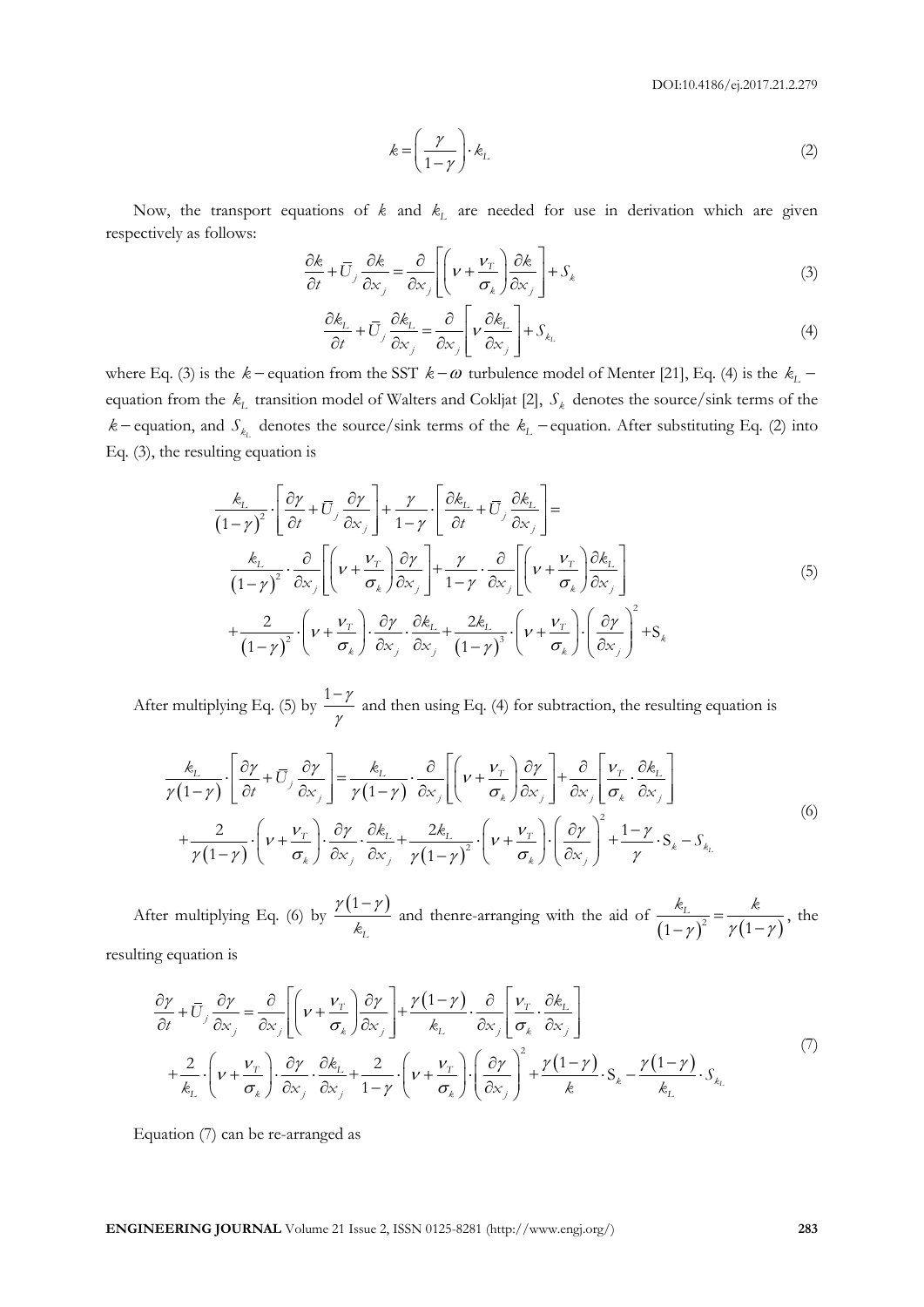.4186/ej.2017.21.2.279  
\n
$$
\frac{\partial \gamma}{\partial t} + \overline{U}_j \frac{\partial \gamma}{\partial x_j} = \frac{\partial}{\partial x_j} \left[ \left( \nu + \frac{\nu_r}{\sigma_k} \right) \frac{\partial \gamma}{\partial x_j} \right] + \frac{\gamma (1 - \gamma)}{k} \cdot S_k + \frac{\gamma (1 - \gamma)}{k} \cdot \left\{ \frac{\partial}{\partial x_j} \left[ \frac{\nu_r}{\sigma_k} \cdot \frac{\partial k_L}{\partial x_j} \right] - S_{k_L} \right\} + \frac{2}{k_L} \cdot \left( \nu + \frac{\nu_r}{\sigma_k} \right) \cdot \frac{\partial \gamma}{\partial x_j} \cdot \frac{\partial k_L}{\partial x_j} + \frac{2}{1 - \gamma} \cdot \left( \nu + \frac{\nu_r}{\sigma_k} \right) \cdot \left( \frac{\partial \gamma}{\partial x_j} \right)^2
$$
\n(8)

After the last two terms in Eq. (8) are combined, the transport equation for 
$$
\gamma
$$
 is obtained as\n
$$
\frac{\partial \gamma}{\partial t} + \overline{U}_j \frac{\partial \gamma}{\partial x_j} = \frac{\partial}{\partial x_j} \left[ \left( \nu + \frac{v_r}{\sigma_k} \right) \frac{\partial \gamma}{\partial x_j} \right] + \frac{\gamma (1 - \gamma)}{k} \cdot S_k + \frac{\gamma (1 - \gamma)}{k_L} \cdot \left\{ \frac{\partial}{\partial x_j} \left[ \frac{v_r}{\sigma_k} \cdot \frac{\partial k_L}{\partial x_j} \right] - S_{k_L} \right\}
$$
\n
$$
+ 2 \left( \nu + \frac{v_r}{\sigma_k} \right) \cdot \frac{\partial \gamma}{\partial x_j} \cdot \frac{1}{k + k_L} \cdot \frac{\partial}{\partial x_j} (k + k_L) \tag{9}
$$

After all the components of the source/sink terms  $S_k$  and  $S_{k_L}$  are substituted into Eq. (9), the  $\gamma$ equation can be expressed as

essed as

\n
$$
\frac{\partial \gamma}{\partial t} + \overline{U}_j \frac{\partial \gamma}{\partial x_j} = \frac{\partial}{\partial x_j} \left[ \left( \nu + \frac{\nu_T}{\sigma_k} \right) \frac{\partial \gamma}{\partial x_j} \right] + \frac{\gamma (1 - \gamma)}{k} \cdot \{P_k - D_k\}
$$
\n
$$
+ \frac{\gamma (1 - \gamma)}{k_L} \cdot \left\{ \frac{\partial}{\partial x_j} \left[ \frac{\nu_T}{\sigma_k} \cdot \frac{\partial k_L}{\partial x_j} \right] + R_{NAT} + R_{BP} + D_L - P_{k_L} \right\}
$$
\n
$$
+ 2 \left( \nu + \frac{\nu_T}{\sigma_k} \right) \cdot \frac{\partial \gamma}{\partial x_j} \cdot \frac{1}{k + k_L} \cdot \frac{\partial}{\partial x_j} \left( k + k_L \right)
$$
\n(10)

where  $(P_k, D_k)$  are the production and destruction terms from the  $k$ -equation in the SST  $k-\omega$ turbulence model of Menter [21],  $\left(R_{\text{NAT}}, R_{\text{BP}}, D_{\text{L}}, P_{k_{\text{L}}}\right)$  are the natural & bypass redistribution, dissipation and production terms from the  $k_L$  -equation in the  $k_L$  transition model of Walters and Cokljat [2].

Following Juntasaro and Ngiamsoongnirn [31], the shear-sheltering function  $f_{ss}$  is needed to account for the shear-sheltering effect in order to damp or promote the influence of bypass transition mechanism by controlling the production term obtained from the turbulent kinetic energy, i.e. *Pk* , which is one of the

main energy sources to promote bypass transition mechanism, so that the 
$$
\gamma
$$
 – equation finally becomes  
\n
$$
\frac{\partial \gamma}{\partial t} + \overline{U}_j \frac{\partial \gamma}{\partial x_j} = \frac{\partial}{\partial x_j} \left[ \left( \nu + \frac{v_T}{\sigma_k} \right) \frac{\partial \gamma}{\partial x_j} \right] + \frac{\gamma (1 - \gamma)}{k} \cdot \left\{ \sqrt{f_{ss}} \cdot P_k - D_k \right\}
$$
\n
$$
+ \frac{\gamma (1 - \gamma)}{k_L} \cdot \left\{ \frac{\partial}{\partial x_j} \left[ \frac{v_T}{\sigma_k} \cdot \frac{\partial k_L}{\partial x_j} \right] + R_{NAT} + R_{BP} + D_L - P_{k_L} \right\}
$$
\n
$$
+ 2 \left( \nu + \frac{v_T}{\sigma_k} \right) \cdot \frac{\partial \gamma}{\partial x_j} \cdot \frac{1}{k + k_L} \cdot \frac{\partial}{\partial x_j} (k + k_L) \tag{11}
$$

where the function  $f_{SS}$  from Walters and Cokljat [2] is adopted here without any modification as follows: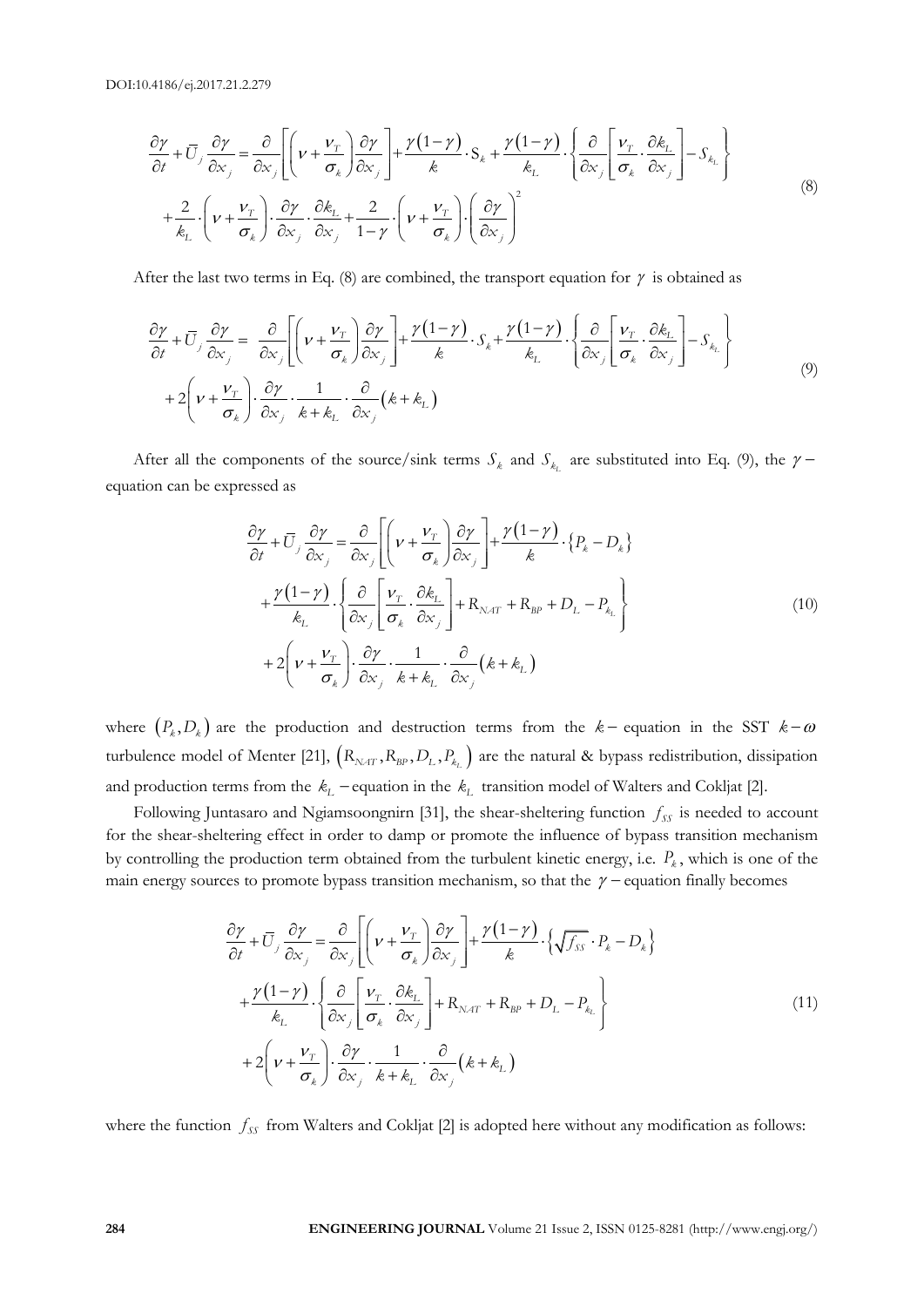$$
f_{SS} = \exp\left[-\left(C_{SS} \frac{\mathbf{\Omega}}{k}\right)^2\right] \tag{12}
$$

in which case  $C_{SS}$  is the model constant and its optimum value was found by Juntasaro and Ngiamsoongnirn [31] to be  $C_{ss} = C_{BP,ori}^2$  and  $\Omega = \sqrt{2\Omega_{ij}\Omega_{ij}}$  is the magnitude of mean rotation rate with

$$
\Omega_{ij} = \frac{1}{2} \left( \frac{\partial \overline{U}_i}{\partial x_j} - \frac{\partial \overline{U}_j}{\partial x_i} \right).
$$
 The model constant  $C_{BP,crit}$  is the threshold value for the critical point of bypass

ransitio

#### **2.2. How to Take into Account the Effect of Pressure Gradient**

As appearing in the empirical correlations for the determination of the transition Reynolds number based on momentum thickness  $\text{Re}_{\theta t}$ , Menter et al [24] used the local mean resultant velocity  $U = \sqrt{\overline{U}^2 + \overline{V}^2 + \overline{W}^2}$  to account for the effect of pressure gradient on transition via  $\frac{dU}{dV}$ *ds* and hence the pressure gradient parameter Re<sub> $\theta$ t</sub> and the acceleration parameter  $K = \frac{V}{L_{12}^{2}} \frac{dU}{dx}$  $U^2$  ds .

Referred to Durbin [25] in the Discussion Section of his paper, i.e. "*Turbulence closures generally do not depend explicitly on pressure gradient*" and also referred to Menter et al [32] in the Model Formulation Section (in Subsection 2.2 to be more specific), i.e. "*Turbulence models do typically not depend on pressure gradient",* the local mean resultant velocity  $U = \sqrt{U^2 + V^2 + W^2}$  is employed to account for the effect of pressure gradient on transition in this work.

 $f_{\infty} = \exp\left[-\left(c_{\infty} \frac{\Omega}{L}\right)\right]$ <br> **ENGINEERING CONSULS CONSULS AND ALTERATIVE CONSULS AND ALTERATIVE CONSULS ARE CONSULS ARE CONSULS ARE CONSULS ARE CONSULS AND**  $Q_{\infty} = \frac{1}{2} \left(\frac{\partial L}{\partial x_{\infty}}, \frac{\partial L}{\partial y_{\infty}}\right)$ **. The mode** When the  $\gamma$  – equation in Eq. (11) was used to simulate the flow with non-zero pressure gradient, i.e. the ERCOFTAC T3C test cases: T3C1-T3C5, it was found in the computed results that the onset of transition was delayed for all five test cases. This implies that there is inadequate energy transfer from the laminar kinetic energy to the turbulent kinetic energy during the transition process when the pressure gradient is applied. Since the free-stream turbulence intensity is higher than 3% for all test cases, T3C1- T3C5 can be considered as bypass transition, and hence the redistribution term R<sub>BP</sub> in Eq. (11) is modified in order to account for the effect of pressure gradient as follows:

$$
R_{BP}^* = \left(1 + C_{PG} \cdot f_{PG}\right) \cdot R_{BP} \tag{13}
$$

where  $C_{PG}$  is the pressure gradient switch ( $C_{PG} = 0$  for zero pressure gradient and  $C_{PG} = 1$  for non-zero pressure gradient) and  $f_{PG}$  is the pressure gradient function and their formulations are given below:

$$
C_{PG} = \frac{max\left[abs\left(C_p + 0.2\right) - 0.25, 0\right]}{abs\left(C_p + 0.2\right) - 0.25}
$$
\n(14)

$$
f_{PG} = f_{PG,1} + f_{PG,2}
$$
\n(15)

$$
f_{PG,1} = F_1 \cdot \left[ 57000 \cdot \max\left( \frac{U^2}{k} - 800, 0 \right) \right]
$$
 (16)

$$
\begin{bmatrix}\n & & \\
 & & & \\
\end{bmatrix}
$$
\n
$$
f_{PG,2} = 10^{10} \cdot \left[ \min \{ \max \left( f_{PG,1} - 4.4 \times 10^8, 0 \right), 5 \times 10^5 \} \right]^4
$$
\n(17)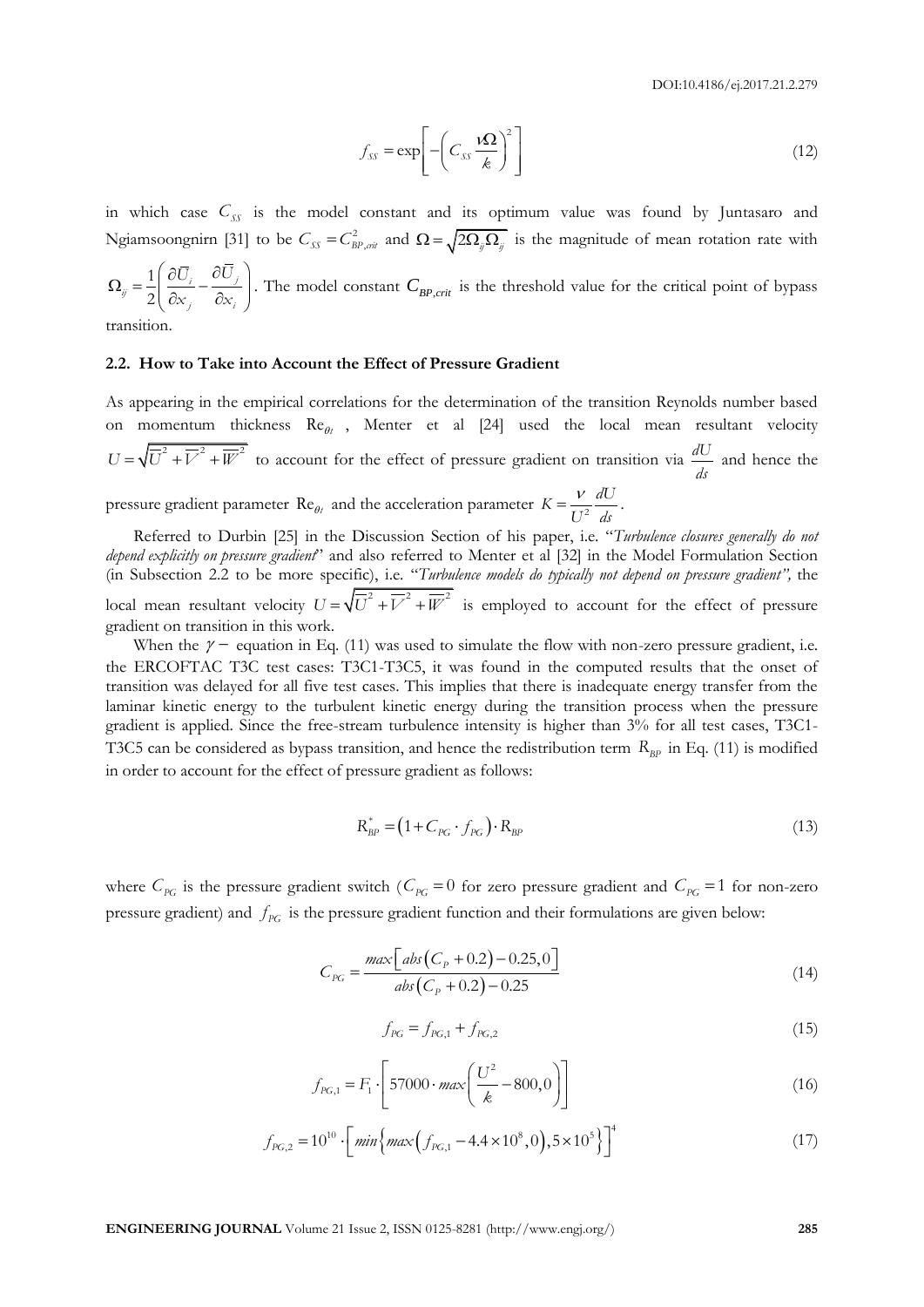with  $\rho$  $=\frac{\overline{P}-\overline{P}_{in}}{1-\sigma\overline{P}_{in}^{2}}$ 2  $p = \frac{1}{1}$ *in*  $C_p = \frac{\overline{P} - \overline{P}}{1}$ *U* as the pressure coefficient and  $F_1$  from the SST  $k-\omega$  turbulence model of Menter

[21]. In effect,  $R_{BP}^*$  will appear in both  $\gamma$  – and  $k_L$  – equations but with different signs in order to transfer sufficient energy from laminar kinetic energy to turbulent kinetic energy to trigger the onset of transition when the flow experiences the pressure gradient.

#### 2.3.  $\gamma - k_L$  Transition Model

For mean incompressible transitional flow, the governing equations in tensor notation can be written as follows:

$$
\frac{\partial \bar{U}_i}{\partial x_i} = 0 \tag{18}
$$

$$
\frac{\partial \overline{U}_i}{\partial x_i} = 0
$$
\n
$$
\frac{\partial \overline{U}_i}{\partial t} + \overline{U}_j \frac{\partial \overline{U}_i}{\partial x_j} = \frac{\partial}{\partial x_j} \left[ \left( \mathbf{v} + \mathbf{v}_{\mathrm{T}} + \mathbf{v}_{\mathrm{T},\ell} \right) \frac{\partial \overline{U}_i}{\partial x_j} \right] - \frac{1}{\rho} \frac{\partial \overline{P}}{\partial x_i} - \frac{2}{3} \frac{\partial \mathbf{k}}{\partial x_j} \delta_{\mathrm{y}}
$$
\n(19)

where  $U_i$  is the mean-flow velocity,  $\overline{P}$  is the mean-flow pressure,  $\nu$  is the kinematic viscosity, and  $V_T$  and  $V_{T,\ell}$  are the eddy viscosity and large-scale eddy viscosity with the following definitions respectively:

$$
V_T = \frac{a_1 k}{\max\left(a_1 \omega, S \cdot F_2\right)}\tag{20}
$$

$$
V_T = \frac{a_1 \kappa}{\max(a_1 \omega, S \cdot F_2)}
$$
\n
$$
V_{T,\ell} = \min \left\{ f_{\tau,\ell} C_{\ell 1} \left( \frac{\Omega \lambda_{\ell}^2}{\nu} \right) \sqrt{k_{T,\ell}} \lambda_{\ell \ell} + \beta_{TS} C_{\ell 2} \operatorname{Re}_{\Omega} d^2 \Omega, \frac{0.5 \left( k_L + k_{T,\ell} \right)}{S} \right\}
$$
\n(21)

The large-scale eddy viscosity in Eq. (21) is used to account for the transition process from the laminar state to the fully turbulent state. For turbulence and transition closures, the  $\gamma$  - equation is used in cooperation with the  $k_L$  - equation of Walters and Cokljat [2] and the SST  $k-\omega$  turbulence model of Menter [21]. A complete set of the  $\gamma - k_L$  transition model, together with the SST  $k - \omega$  turbulence model,

 $\sigma$ 

and boundary conditions is summarized in this subsection as follows:  
\n
$$
\frac{\partial \gamma}{\partial t} + \overline{U}_j \frac{\partial \gamma}{\partial x_j} = \frac{\partial}{\partial x_j} \left[ \left( v + \frac{v_r}{\sigma_k} \right) \frac{\partial \gamma}{\partial x_j} \right] + \frac{\gamma (1 - \gamma)}{k} \cdot \left\{ \sqrt{f_{ss}} \cdot P_k - D_k \right\}
$$
\n
$$
+ \frac{\gamma (1 - \gamma)}{k_L} \cdot \left\{ \frac{\partial}{\partial x_j} \left[ \frac{v_r}{\sigma_k} \cdot \frac{\partial k_L}{\partial x_j} \right] + R_{NAT} + R_{BP}^* + D_L \right\} - \frac{\gamma^2}{k} P_{k_L}
$$
\n
$$
+ 2 \left( v + \frac{v_r}{\sigma_k} \right) \cdot \frac{\partial \gamma}{\partial x_j} \cdot \frac{1}{k + k_L} \cdot \frac{\partial}{\partial x_j} \left( k + k_L \right)
$$
\n(22)

$$
\left(\sigma_{k}\right)\partial_{x_{j}} k + k_{L}\partial_{x_{j}}\qquad{L}
$$
\n
$$
\frac{\partial k_{L}}{\partial t} + \overline{U}_{j}\frac{\partial k_{L}}{\partial x_{j}} = \frac{\partial}{\partial x_{j}}\left[\nu\frac{\partial k_{L}}{\partial x_{j}}\right] + P_{k_{L}} - R_{NAT} - R_{BP}^{*} - D_{L}
$$
\n(23)

$$
\frac{\partial k}{\partial t} + \overline{U}_j \frac{\partial k}{\partial x_j} = \frac{\partial}{\partial x_j} \left[ \left( \nu + \frac{\nu_T}{\sigma_k} \right) \frac{\partial k}{\partial x_j} \right] + \gamma \cdot P_k - \max(\gamma, 0.1) \cdot D_k
$$
\n(24)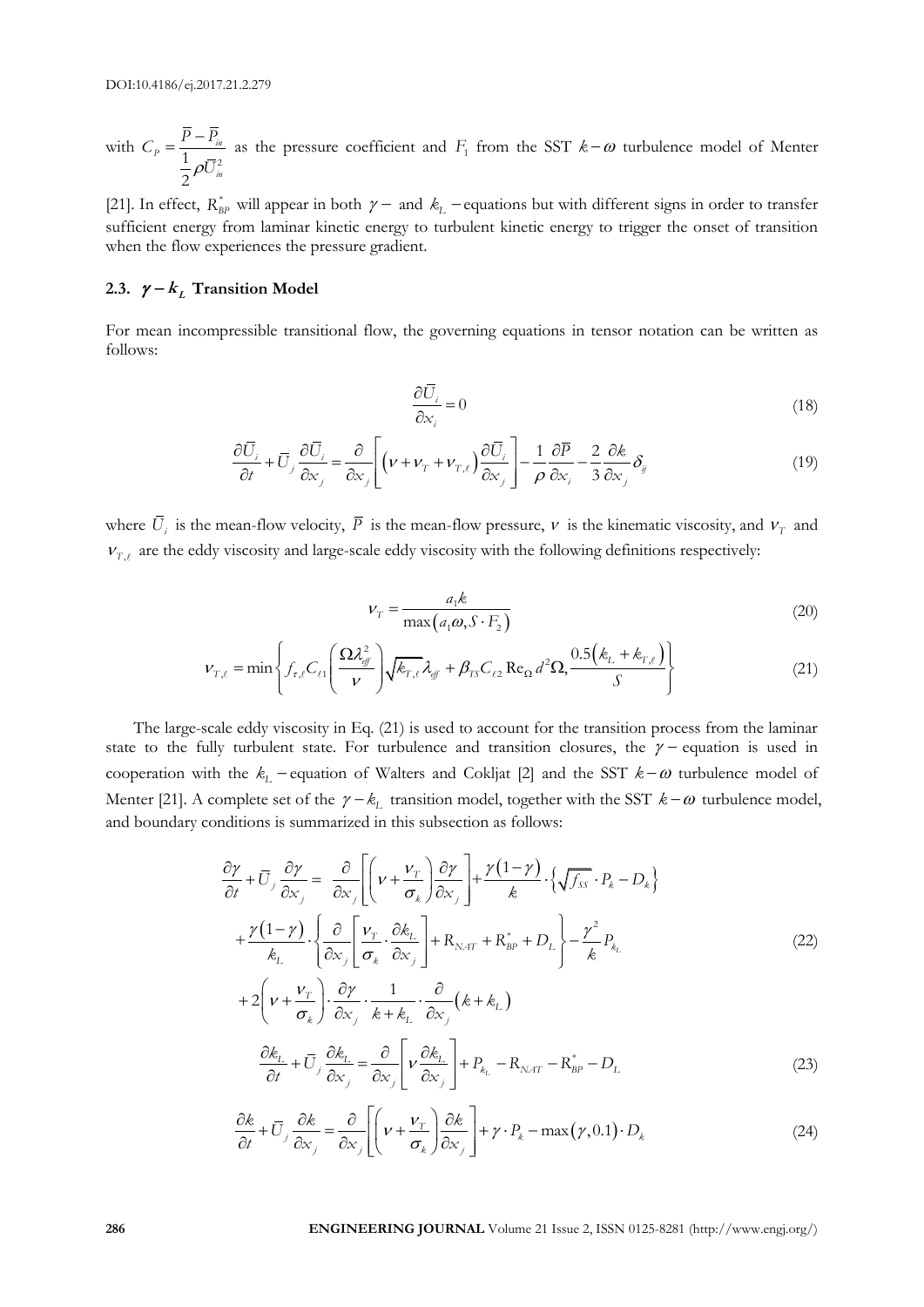$$
\frac{\partial \omega}{\partial t} + \overline{U}_j \frac{\partial \omega}{\partial x_j} = \frac{\partial}{\partial x_j} \left[ \left( \nu + \frac{\nu_r}{\sigma_\omega} \right) \frac{\partial \omega}{\partial x_j} \right] + \frac{\alpha}{\nu_r} P_k - D_\omega + CD_\omega \tag{25}
$$

#### **Boundary conditions:**

*At solid wall:*

 $\frac{\partial \gamma}{\partial x} =$  $\frac{\partial Y}{\partial x_n} = 0$  $\frac{\partial Y}{\partial x} = 0$ ,  $k_L = 0$ ,  $k = 0$ , and  $\omega = \frac{60V}{\beta_1 d^2}$  $=\frac{\partial \theta}{\partial q^2}$ 60 *d* where  $x_n$  is the wall-normal coordinate.

*At inlet:*

$$
\gamma = 1
$$
,  $k_L = 10^{-6}$ ,  $k = 1.5 \left( T u_m \overline{U}_m \right)^2$ , and  $\omega = \frac{k}{R_\mu \nu}$  with a specified viscosity ratio  $R_\mu = \frac{V_T}{\nu}$ .

*At free-stream and outlet:* 

Zero normal gradients for all variables.

With the aid of  $\frac{1-\gamma}{\gamma} = \frac{\gamma}{\gamma}$  $k_{\scriptscriptstyle\! L}$   $k$ , the coefficient of  $P_{k_L}$  in the  $\gamma$  – equation is changed from  $\frac{\gamma(1-\gamma)}{k}$  $k_{L}$ in Eq.

(11) to  $\frac{\gamma^2}{\gamma}$ *k* in Eq. (22) in order to enhance the numerical stability. To bring the transition mechanism into effect, the production and destruction terms in the  $k-$  equation, Eq. (24), are controlled by weighting (multiplying) them with  $\gamma$  following the concept of Menter et al ([7], [24], [32]) and Langtry and Menter [3] The limit specified for  $\gamma$  in the destruction term of Eq. (24) is required to retain the dissipation rate in the laminar regime. The details of the  $\gamma - k_L$  transition model and the SST  $k - \omega$  turbulence model used are summarized in the Appendix.

#### **3. Model Implementation and Numerical Method**

The  $\gamma$  – equation in Eq. (22), the  $k_L$  – equation in Eq. (23), and the SST  $k-\omega$  turbulence model in Eqs. (24) - (25) are implemented into the commercial CFD software ANSYS FLUENT version 14.0 by transforming these model transport equations into the User-Defined Scalar (UDS) transport equations in User-Defined Functions (UDFs) as guided in the ANSYS FLUENT UDF manual, including  $v<sub>T</sub>$  in Eq. (20) and  $v_{T,\ell}$  in Eq. (21) that are added into the momentum equations in Eq. (19) via the diffusion term using the built-in DEFINE\_TURBULENT\_VISCOSITY macro and the source term using the built-in DEFINE\_SOURCE macro respectively. The implementation of the models into ANSYS FLUENT using UDF is properly validated. The SIMPLEC scheme is selected to cope with the pressure-velocity coupling. The second-order upwind scheme is used for the discretization in all equations. In case of the transitional boundary layer on a flat plate with zero pressure gradient, the mesh resolution and number of cells used for the ERCOFTAC test cases T3AM, T3A and T3B are summarized in Table 1, and a typical mesh distribution is shown in Fig. 1 where the domain inlet is located at the streamwise distance  $x = -0.05$  m upstream of the leading edge ( $x = 0$  m).

Table 1. Mesh and cell information for the transitional boundary layers on a flat plate with zero pressure gradient.

| Test case        | Mesh resolution in x direction | Mesh resolution in y direction | No. of cells |
|------------------|--------------------------------|--------------------------------|--------------|
| T3AM             | 794                            |                                | 138775       |
| T <sub>3</sub> A | 336                            | 147                            | 48910        |
| T3B              | 336                            | 147                            | 48910        |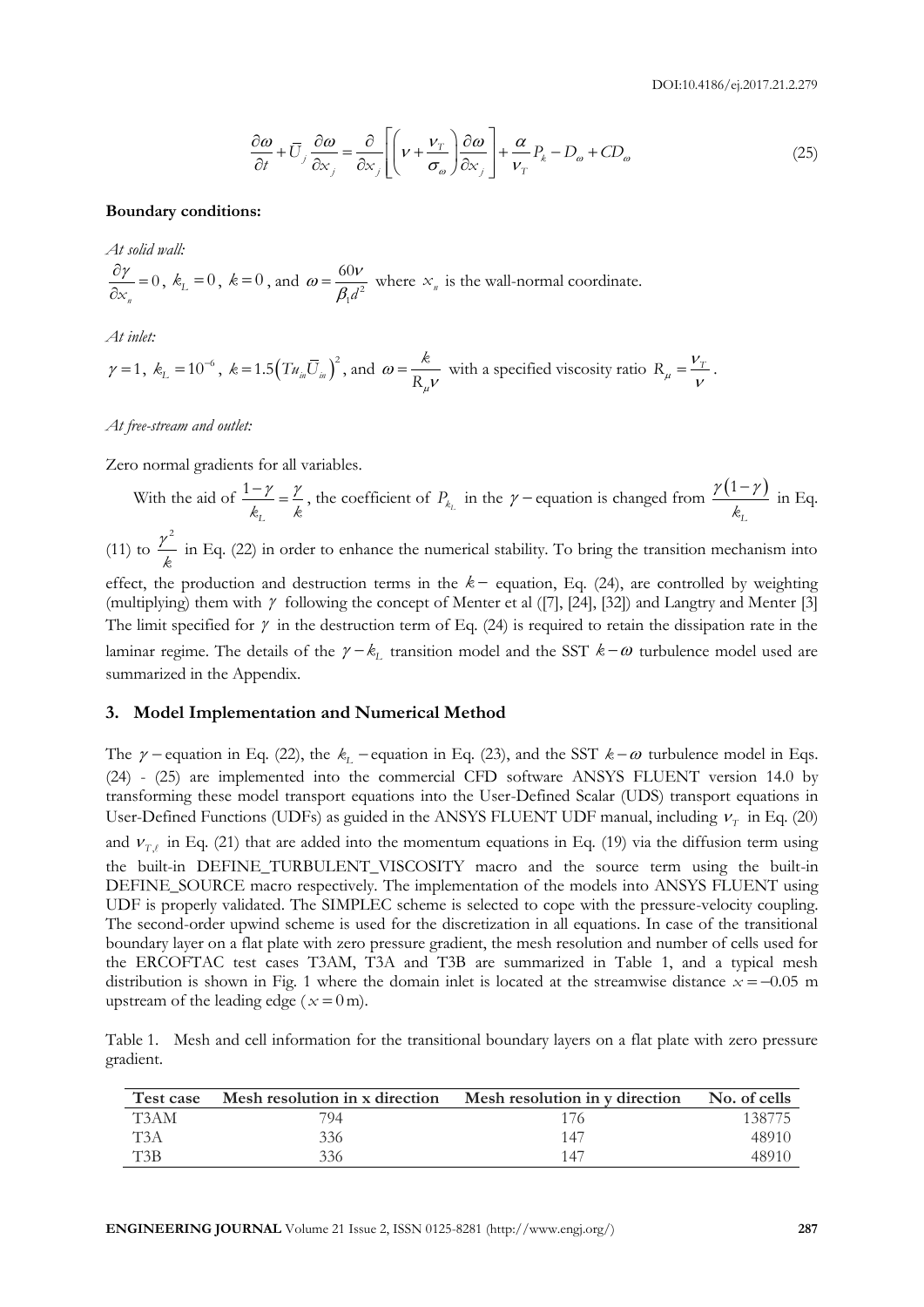

Fig. 1. Computational domain, boundary conditions and mesh distribution for the transitional boundary layer on a flat plate with zero pressure gradient.

In case of the transitional boundary layer on a flat plate with non-zero pressure gradient, the mesh resolution employed for the ERCOFTAC test cases T3C1-T3C5 is 300x75 in the streamwise and wallnormal directions respectively, and a typical mesh distribution is displayed in Fig. 2.



Fig. 2. Computational domain, boundary conditions and mesh distribution for the transitional boundary layer on a flat plate with non-zero pressure gradient.

In case of the transitional flow in a compressor cascade of Zaki et al [5], the mesh resolution is 223x226 in the streamwise and wall-normal directions respectively, and a typical mesh distribution is illustrated in Fig. 3. For all simulations, the first cell center adjacent to the wall is maintained to locate well below the distance of  $y^+ = 1$ . All the results presented here are grid-independent solutions.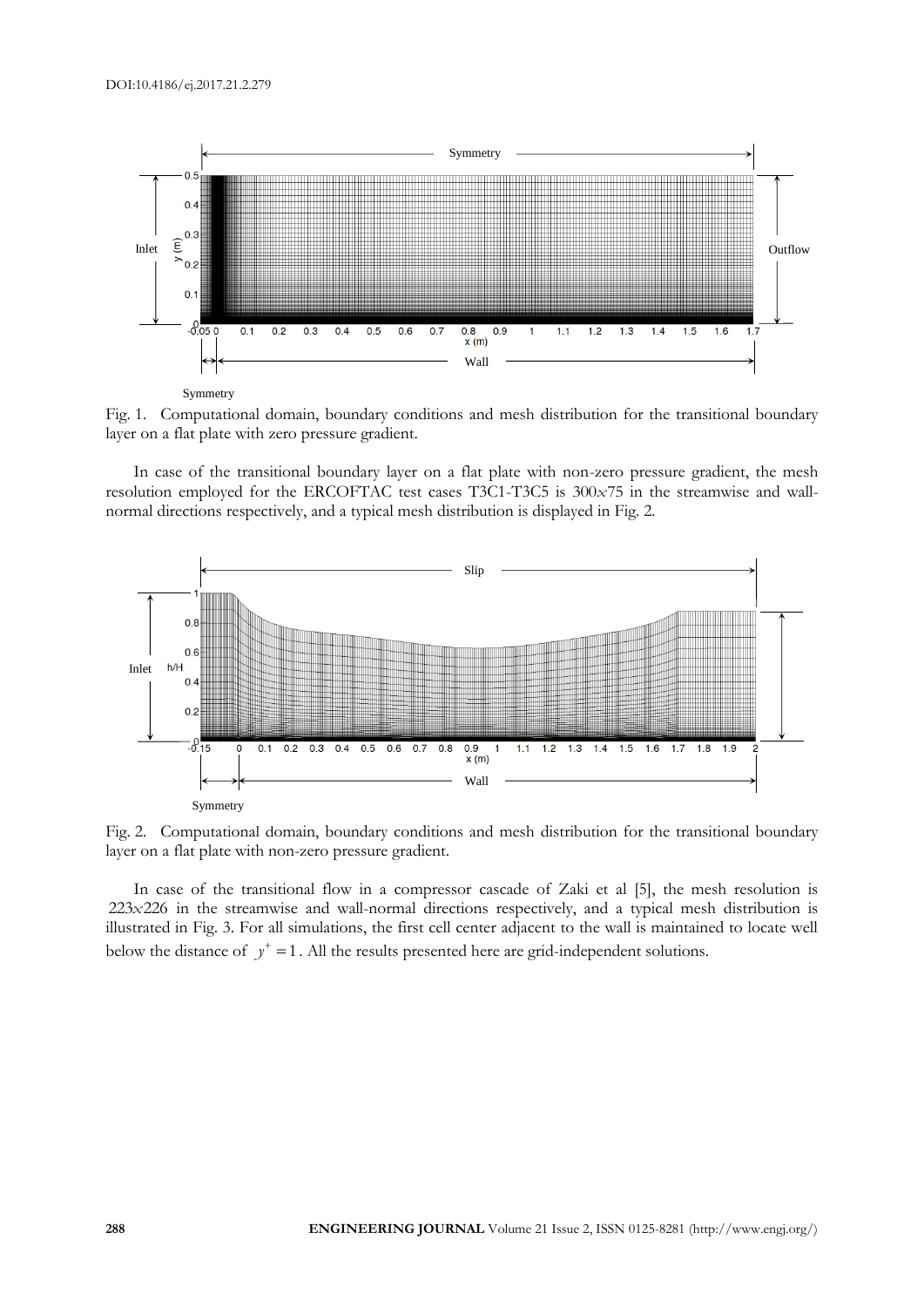

Fig. 3. Computational domain, boundary conditions and mesh distribution for the transitional flow in a compressor cascade. Only every third line in x- and y-directions is presented in the mesh distribution.

#### **4. Results and Discussion**

The  $\gamma - k_L$  transition model is validated with the experimental data of Coupland [1] in ERCOFTAC T3 series (T3AM, T3A, T3B) in case of the transitional boundary layer on a flat plate with zero pressure gradient and the experimental data of Coupland [1] in ERCOFTAC T3C series (T3C1-T3C5) in case of the transitional boundary layer on a flat plate with non-zero pressure gradient. The performance of the  $\gamma - k_L$ transition model is assessed in case of the transitional flow in a compressor cascade where the DNS data of Zaki et al [5] are available. The predicted results of (1) flow with zero pressure gradient, (2) flow with nonzero pressure gradient, and (3) flow in a compressor cascade are summarized in Subsections 4.1, 4.2 and 4.3 respectively. Discussion on model performance is given in Subsection 4.4. In comparison with the results of the  $\gamma - k_L$  transition model, the results from the  $k_L$  and  $\gamma - \text{Re}_\theta$  transition models are obtained from ANSYS FLUENT which are already validated with the original ones reported in Walters and Cokljat [2] and Langtry and Menter [3] respectively.

#### **4.1. Flow with Zero Pressure Gradient**

The computational domain and boundary conditions are shown in Fig. 1. The inlet conditions of T3AM, T3A and T3B are summarized in Table 2 where the free-stream velocity at inlet *Uin* is fixed with the same value as given in the experimental data while the free-stream turbulence intensity at inlet  $Tu_{in}$  and the viscosity ratio at inlet  $R_{\mu}$  are adjusted to match the decay of free-stream turbulence intensity between simulation and experiment. Only the  $\gamma - k_L$  transition model is considered in this case.

| Test case        | $U_{in}$ (m/s) | $Tu_{in}$ (%) | $R_{\mu} = v_{T}/v$ | $\text{Re}_{L} = U_{in}L/\nu$ |
|------------------|----------------|---------------|---------------------|-------------------------------|
| T3AM             | 19.8           | 1.04          | 7.0                 | $2.24 \times 10^6$            |
| T <sub>3</sub> A | 5.4            | 3.8           | 12.0                | $6.12\times10^{5}$            |
| T3B              | 9.4            | 6.5           | 100.0               | $1.07\times10^{6}$            |

Table 2. Inlet conditions for ERCOFTAC T3 series where  $L = 1.7$  m is the length of the flat plate.

Figure 4 shows the decay of free-stream turbulence intensity,  $T_{u_{\infty}}$ , where the simulation results fit the experimental data very well for all three test cases.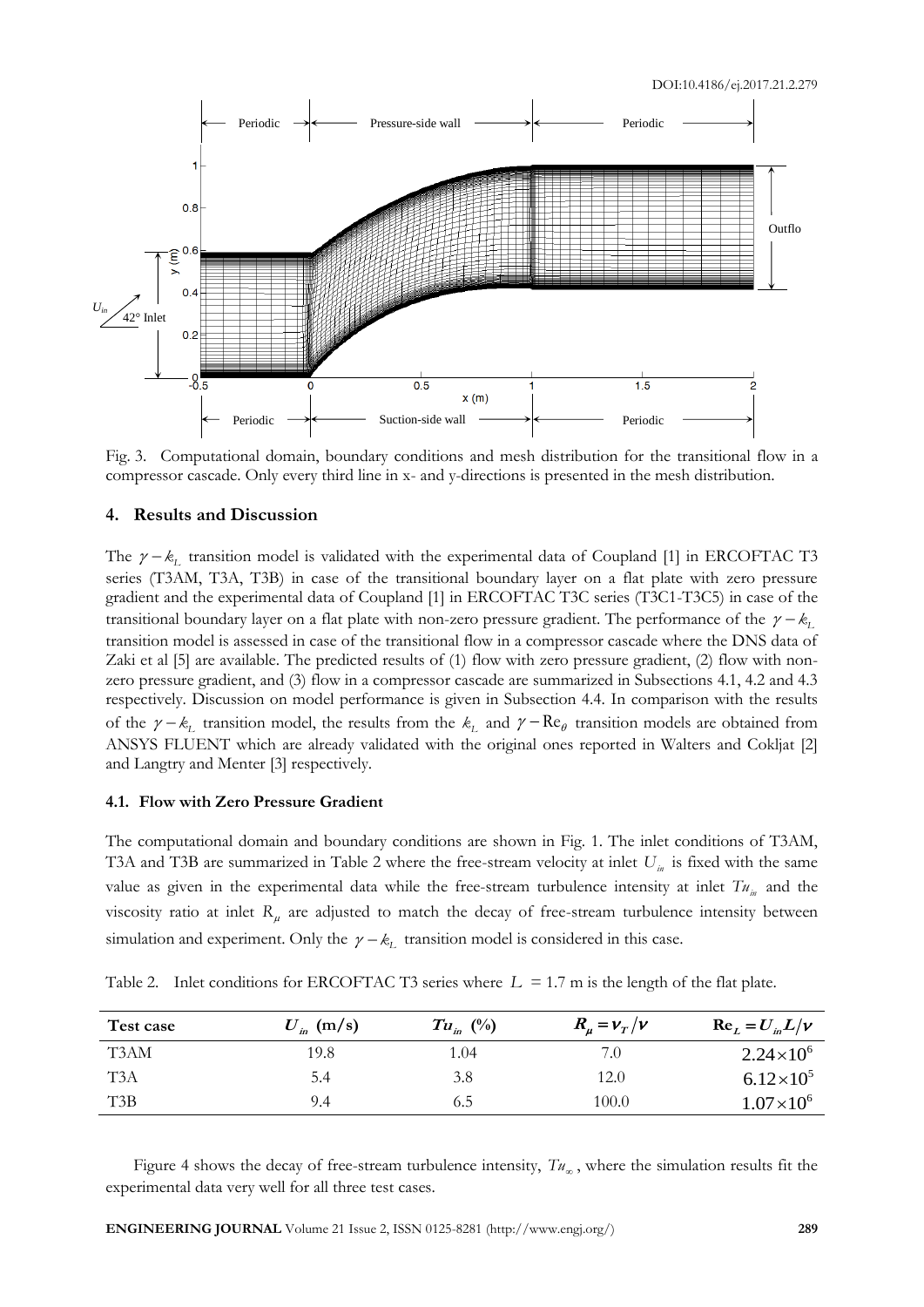

Fig. 4. Decay of free-stream turbulence intensity in case of the transitional boundary layer on a flat plate with zero pressure gradient. Lines for simulations. Symbols for experimental data.

In Fig. 5, the distributions of skin friction coefficient,  $C_f$ , obtained from the simulations are in good agreement with the experimental data for T3A and T3AM test cases. For T3B test case, the  $\gamma - k_1$ transition model cannot capture the minimum value of  $C_f$ .



Fig. 5. Distribution of  $C_f$  in case of the transitional boundary layer on a flat plate with zero pressure gradient. Lines for simulations. Symbols for experimental data.

#### **4.2. Flow with Non-Zero Pressure Gradient**

In this case, the computational domain and boundary conditions are shown in Fig. 2. The local height of the upper curved boundary from the lower flat plate is mathematically described following the conservation law of mass so that the local free-stream velocity as a slip boundary condition is distributed in the same way as the experimental data, and hence the desired pressure gradient is obtained. The formulations of the local height of the upper curved boundary are adopted from Suluksna et al [33] as follows: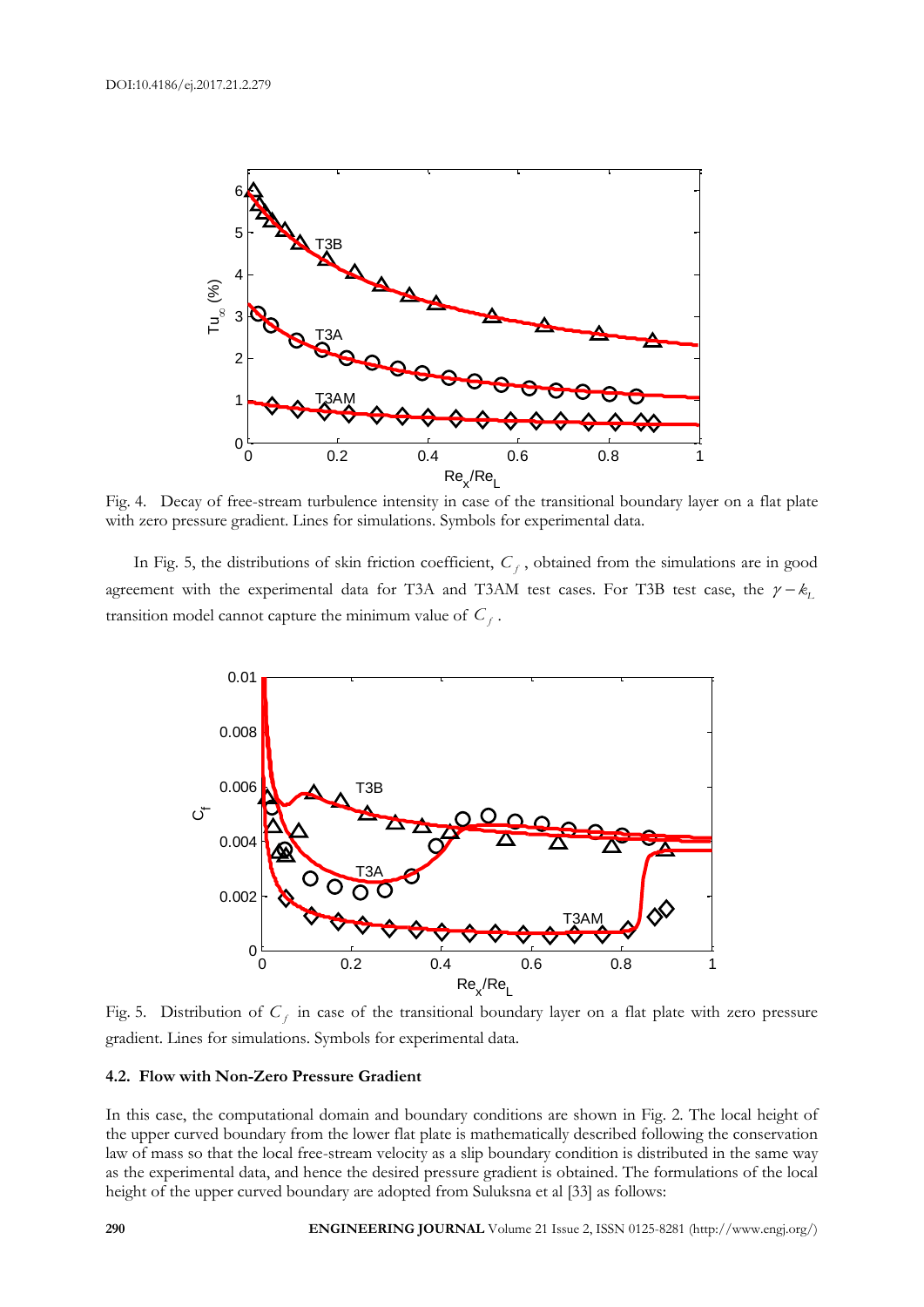$$
b/H = \min(1.356x^{6} - 7.591x^{5} + 16.513x^{4} - 17.510x^{3} + 9.486x^{2} - 2.657x + 0.991,1)
$$
 (26a)  

$$
b/H = \min(1.231x^{6} - 6.705x^{5} + 14.061x^{4} - 14.113x^{3} + 7.109x^{2} - 1.900x + 0.950,1)
$$
 (26b)

$$
b/H = \min\left(1.231x^6 - 6.705x^5 + 14.061x^4 - 14.113x^3 + 7.109x^2 - 1.900x + 0.950,1\right)
$$
 (26b)

where  $h$  is the local height of the upper curved boundary,  $H$  is the height of the upper curved boundary at inlet  $(H = 0.2 \text{ m})$ , and x is the streamwise distance along a lower flat plate starting from the leading edge (  $x = 0$  m). Eq. (26a) is specifically applied to T3C4 while Eq. (26b) is applied to T3C1, T3C2, T3C3 and T3C5. Figure 2 displays a typical profile of the upper curved boundary.

The inlet free-stream velocity conditions of T3C1-T3C5 are summarized in Table 3 where the freestream velocity at inlet *Uin* is adjusted to match the local free-stream velocity distribution between the simulation results and the experimental data. In this case, the  $\gamma - k_L$  transition model is considered in comparison with the  $k_L$  and  $\gamma - \text{Re}_\theta$  transition models within the same CFD software.

Table 3.Inlet free-stream velocity conditions for ERCOFTAC T3C series where *L* is the horizontal length of the upper curved boundary from the leading edge  $x = 0$  m to  $x = 1.7$  m.

| <b>Test case</b>              | $U_{in}$ (m/s) | $\text{Re}_{L} = U_{in}L/v$ |
|-------------------------------|----------------|-----------------------------|
| T <sub>3</sub> C <sub>1</sub> | 5.7            | 6.46x10 <sup>5</sup>        |
| T3C2                          | 4.85           | 5.50x10 <sup>5</sup>        |
| T3C3                          | 3.55           | 4.02x10 <sup>5</sup>        |
| T3C4                          | 1.14           | 1.29x105                    |
| T3C5                          | 82             | 9.29x105                    |

It is shown in Fig. 6 that the distributions of the local free-stream velocity obtained from the simulations of T3C1-T3C5 are in good agreement with the experimental data for all three transition models.



Fig. 6. Distribution of the local free-stream velocity in case of the transitional boundary layer on a flat plate with non-zero pressure gradient.

In Table 4 and Table 5, the inlet free-stream turbulence intensity and viscosity ratio conditions of T3C1-T3C5 are summarized respectively where the free-stream turbulence intensity at inlet *Tuin* and the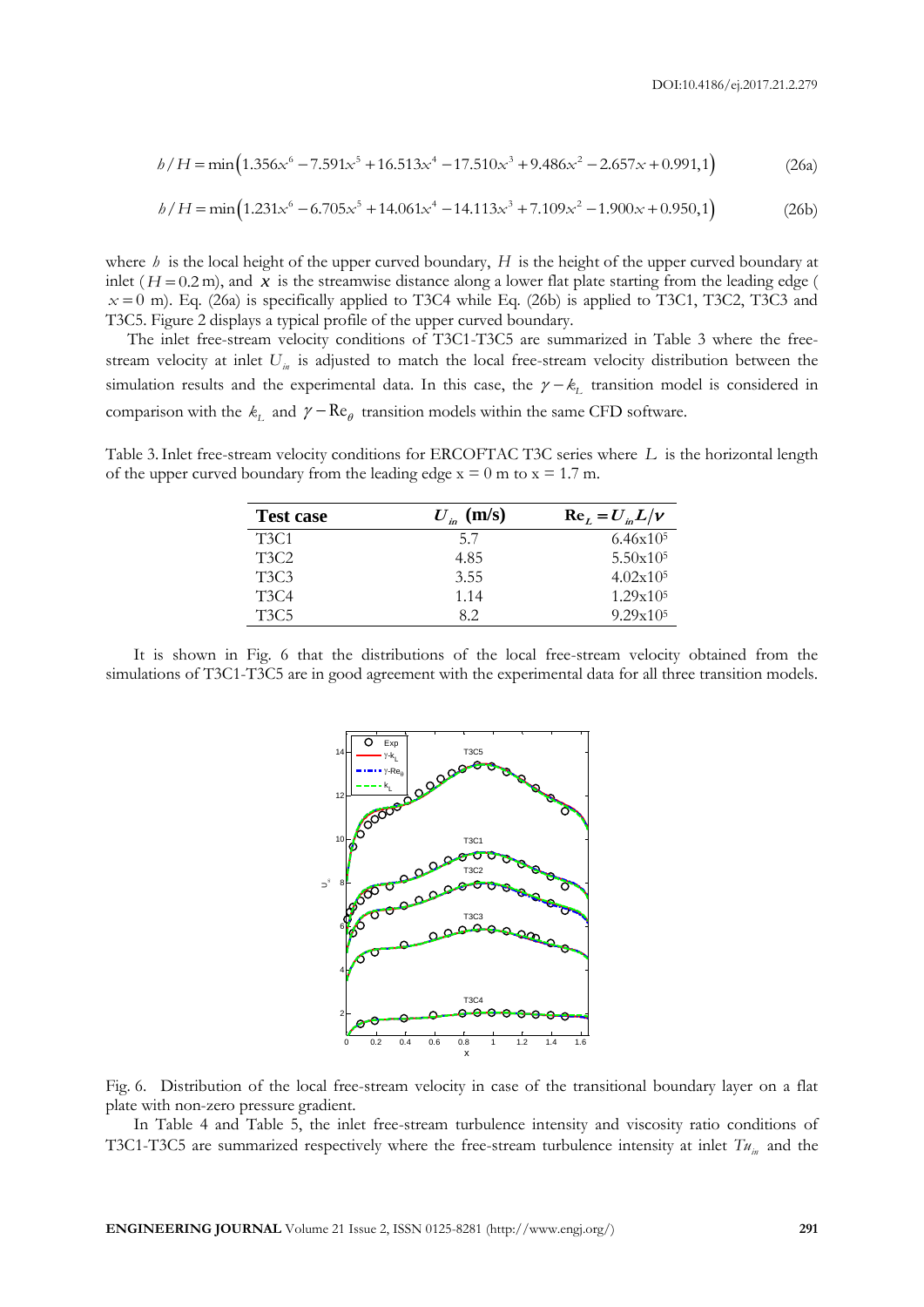viscosity ratio at inlet  $R_\mu$  of each transition model are adjusted to match the decay of free-stream turbulence intensity between the simulation results and the experimental data.

| Test case                     |                | $Tu_{in}(\%)$          |      |
|-------------------------------|----------------|------------------------|------|
|                               | $\gamma - k_L$ | $\gamma - Re_{\theta}$ |      |
| T <sub>3</sub> C <sub>1</sub> | 15.0           | 15.0                   | 15.0 |
| T <sub>3</sub> C <sub>2</sub> | 5.0            | 5.0                    | 5.0  |
| T <sub>3</sub> C <sub>3</sub> | 4.0            | 4.0                    | 4.5  |
| T <sub>3</sub> C <sub>4</sub> | 3.0            | 4.0                    | 3.0  |
| T <sub>3</sub> C <sub>5</sub> | 5.0            | 7.0                    | 5.0  |

Table 4. Inlet free-stream turbulence intensity conditions for ERCOFTAC T3C series.

Table 5. Inlet viscosity ratio conditions for ERCOFTAC T3C series.

| Test case                     | $R_{\mu} = v_{T}/v$ |                        |       |
|-------------------------------|---------------------|------------------------|-------|
|                               | $\gamma - k_L$      | $\gamma - Re_{\theta}$ | $k_L$ |
| T <sub>3</sub> C <sub>1</sub> | 60.0                | 60.0                   | 55.0  |
| T <sub>3</sub> C <sub>2</sub> | 9.0                 | 9.0                    | 9.0   |
| T <sub>3</sub> C <sub>3</sub> | 7.0                 | 7.0                    | 7.5   |
| T <sub>3</sub> C <sub>4</sub> | 3.0                 | 4.0                    | 4.0   |
| T <sub>3</sub> C <sub>5</sub> | 16.0                | 20.0                   | 16.0  |

Figure 7 shows the decay of free-stream turbulence intensity where the simulation results obtained from all three transition models can fit the experiment data for all five test cases.





For the T3C1 test case, the distribution of  $C_f$  is shown in Fig. 8 where the  $k_L$  transition model can predict the minimum value of  $C_f$  very well while both  $\gamma - k_L$  and  $\gamma - \text{Re}_\theta$  transition models over-predict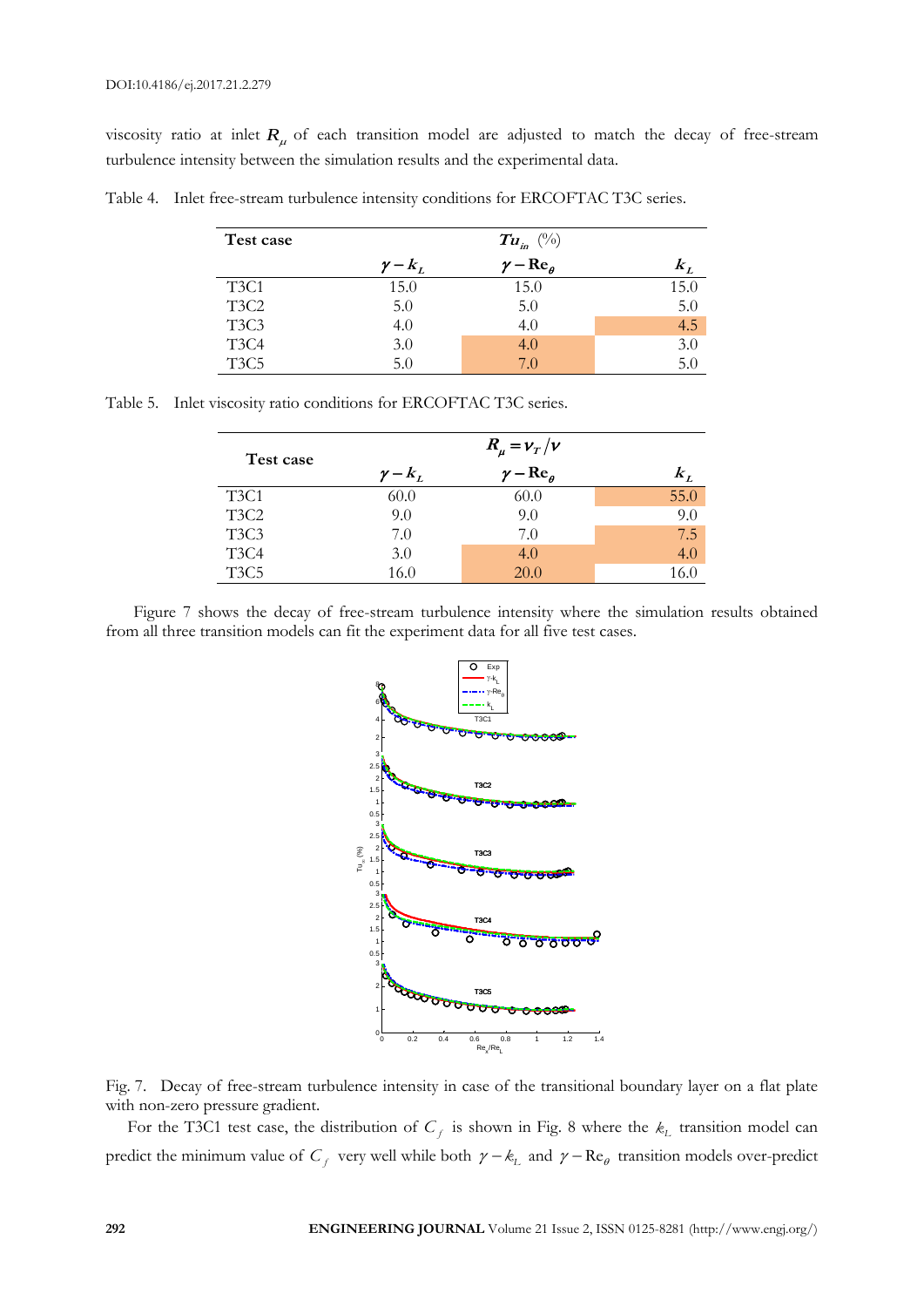the minimum value of  $C_f$ . The onset of transition is well predicted by all three transition models but the transition lengths from these three transition models are rather short compared to the experimental data.



Fig. 8. Distribution of  $C_f$  in case of T3C1.

The distribution of  $C_f$  in case of T3C2 is illustrated in Fig. 9 in which the predicted result of the  $\gamma - k_L$  transition model is in good agreement with the experimental data whereas both  $\gamma - \text{Re}_{\theta}$  and  $k_L$ transition models similarly predict the delayed onset of transition and hence the under-predicted distribution of  $C_f$  in the transition zone.



Fig. 9. Distribution of  $C_f$  in case of T3C2.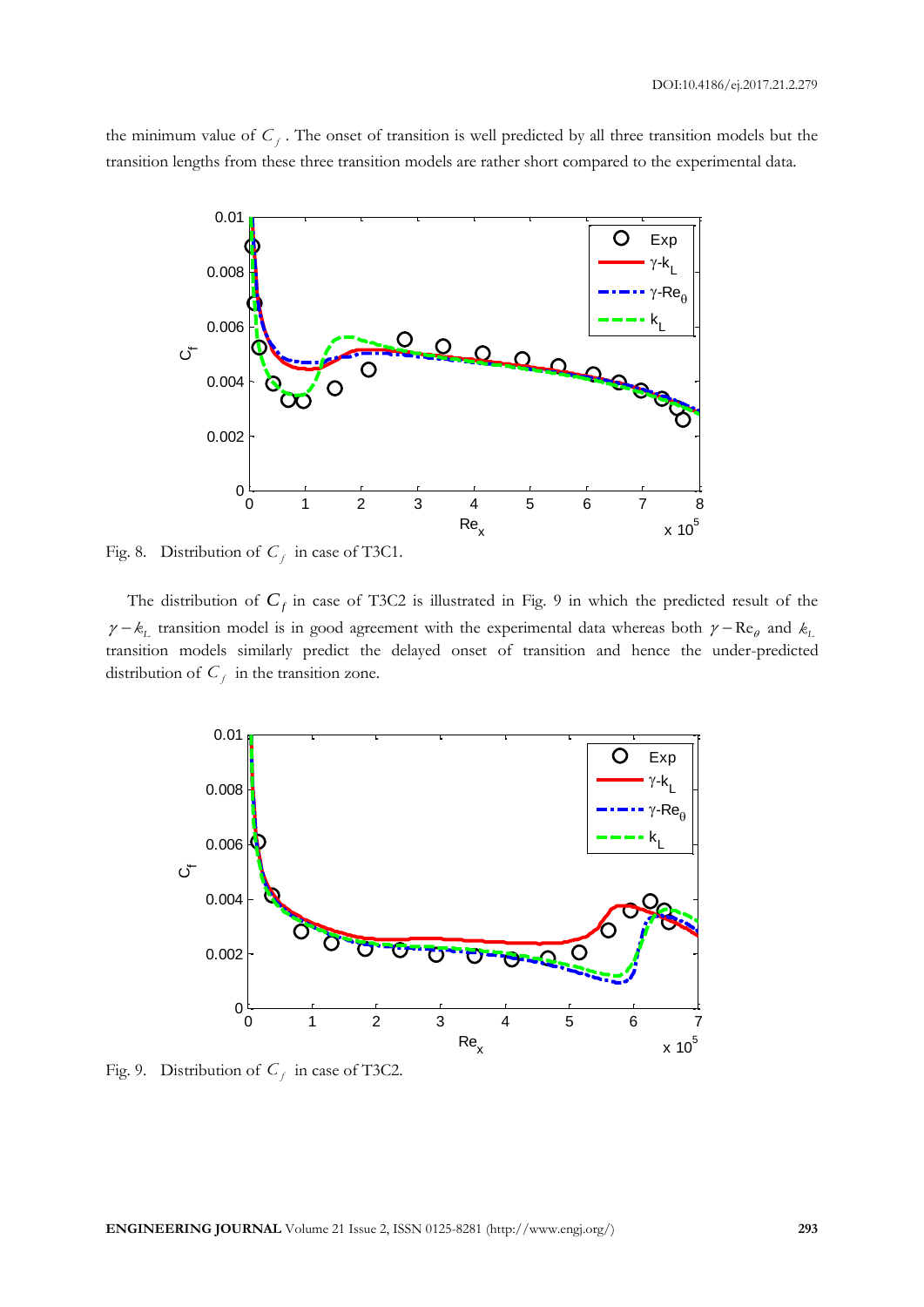In case of T3C3 where the distribution of  $C_f$  is displayed in Fig. 10, the predicted result of the  $\gamma - k_L$ transition model is in good agreement with the experimental data while the  $\gamma - \text{Re}_{\theta}$  transition model yields too fast growth rate for  $C_f$  and the  $k_L$  transition model predicts the onset of transition too late.



Fig. 10. Distribution of  $C_f$  in case of T3C3.

For the T3C4 test case, the distribution of  $C_f$  is shown in Fig. 11 where the predicted result of the  $\gamma - k_L$  transition model is in reasonably good agreement with the experimental data. The  $\gamma - Re_\theta$ transition model predicts the good onset location of transition but the transition growth rate is too slow. Like the T3C3 test case, the *kL* transition model predicts the onset of transition too late in this case.



Fig. 11. Distribution of  $C_f$  in case of T3C4.

Figure 12 illustrates the distribution of  $C_f$  in case of T3C5 in which the predicted result of the  $\gamma - k_L$ transition model is in good agreement with the experimental data. The  $\gamma - \text{Re}_{\theta}$  transition model underpredicts the distribution of  $C_f$  in the transition zone due to the slightly delayed onset of transition. Similar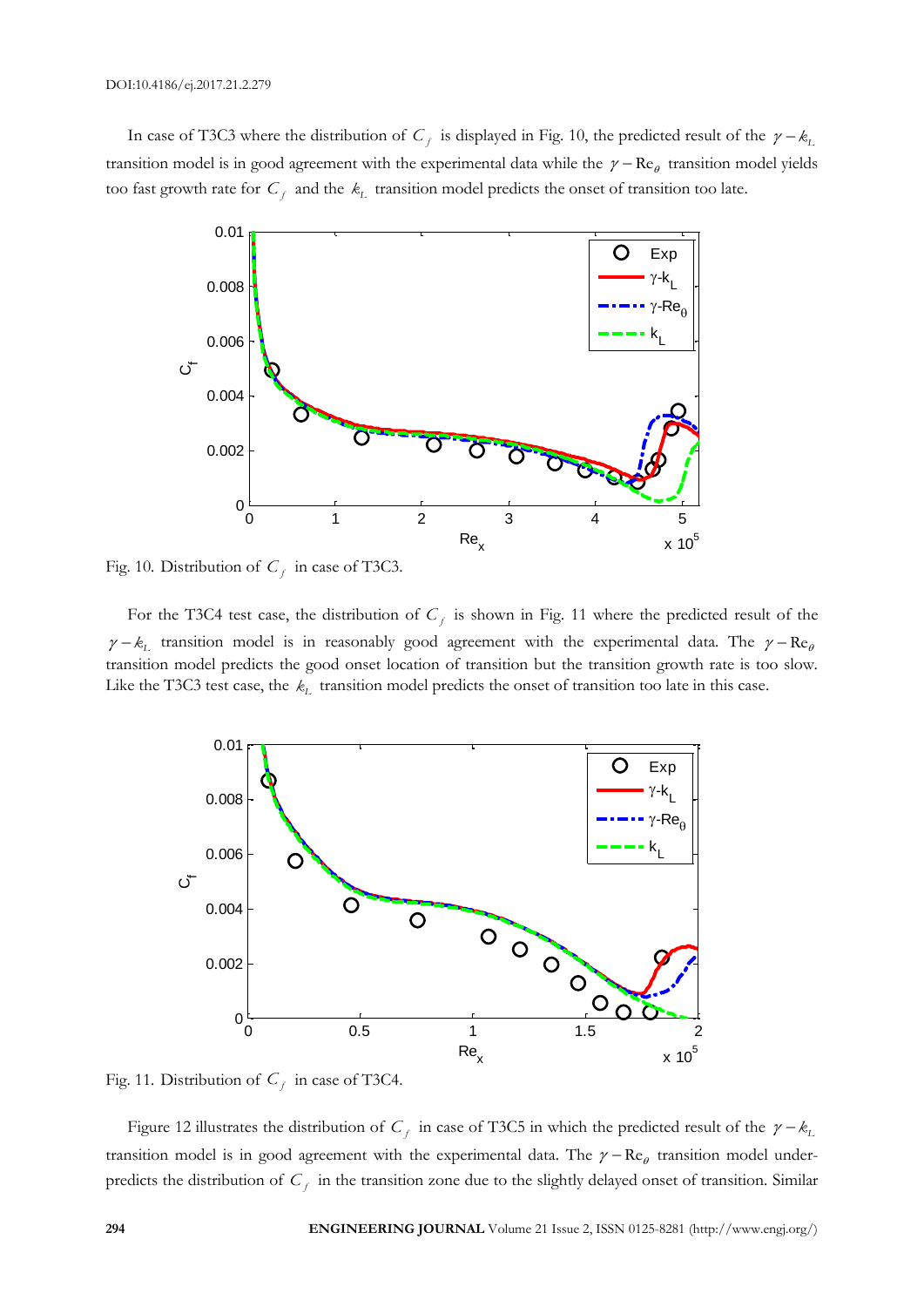to the T3C3 and T3C4 test cases, the *kL* transition model predicts the onset of transition too late in this case.



Fig. 12. Distribution of  $C_f$  in case of T3C5.

#### **4.3. Flow in a Compressor Cascade**

The geometry of the compressor blade is based on NACA 65. The computational domain and boundary conditions are shown in Fig. 3. The inflow angle of the inlet free-stream velocity is 42<sup>*o*</sup> with respect to the horizontal axis. The inlet conditions of T2 and T3 test cases are summarized in Table 6.

Table 6. Inlet conditions for flow in a compressor cascade where *L* is the axial chord length.

| Test case                | (m/s)<br>in | $\frac{(0)}{(0)}$<br>$T_{\bm{u}_{\scriptscriptstyle{in}}}$ | $\mathbf{A}$ in | $\boldsymbol{\omega}_{_{in}}$ | $\text{Re}_L = U_{in}L/v$ |
|--------------------------|-------------|------------------------------------------------------------|-----------------|-------------------------------|---------------------------|
| $T^{\prime}$<br><b>L</b> | 2.0775      | 9.0                                                        | 0.05243948      | 130.0                         | 138500                    |
| $T^2$                    | 2.0775      | .1.0                                                       | 0.07833551      | 100.0                         | 138500                    |

In this case, the computational domain, mesh and inlet conditions are adopted from Ge et al [4]. Since all three transition models ( $\gamma - k_L$ ,  $\gamma - \text{Re}_{\theta}$  and  $k_L$  models) are applied with the same computational domain, mesh and inlet conditions as Ge et al [4] so that the performance of these three transition models can be compared with that of the  $\gamma$  transition model of Ge et al [4]. With the same inlet conditions, the computed results of the decay of turbulence intensity along the mid-pitch obtained from the  $\gamma - k_L$ ,  $\gamma - \text{Re}_{\theta}$  and  $k_L$  transition models are compared with the DNS data of Zaki et al [5] for both T2 and T3 test cases in Fig. 13 in which the results of both  $\gamma - k_L$  and  $\gamma - \text{Re}_{\theta}$  transition models are in good agreement with the DNS data while the results of the *kL* transition model are under-predicted for both T2 and T3 test cases. This implies that the  $k<sub>L</sub>$  transition model is sensitive to the inlet conditions. For the T2 test case, the distributions of  $C_f$  along the suction- and pressure-side surfaces of the compressor blade are shown in Fig. 14 and Fig. 15 respectively. On the suction-side surface, there appears a separation bubble in the DNS data which can be detected by the  $\gamma - k_L$ ,  $k_L$  and  $\gamma$  transition models whereas the  $\gamma - Re_\theta$ transition model cannot detect the separation. The separation lengths predicted by the  $\gamma - k_L$ ,  $k_L$  and  $\gamma$ transition models are almost the same but larger than that of the DNS data. It is noticed that in this T2 case the  $\gamma - k_L$  transition model fails to predict reattachment. The reattachment cannot be captured because the energy transfer from the laminar kinetic energy  $(k_L)$  to the turbulent kinetic energy  $(k)$  is insufficient.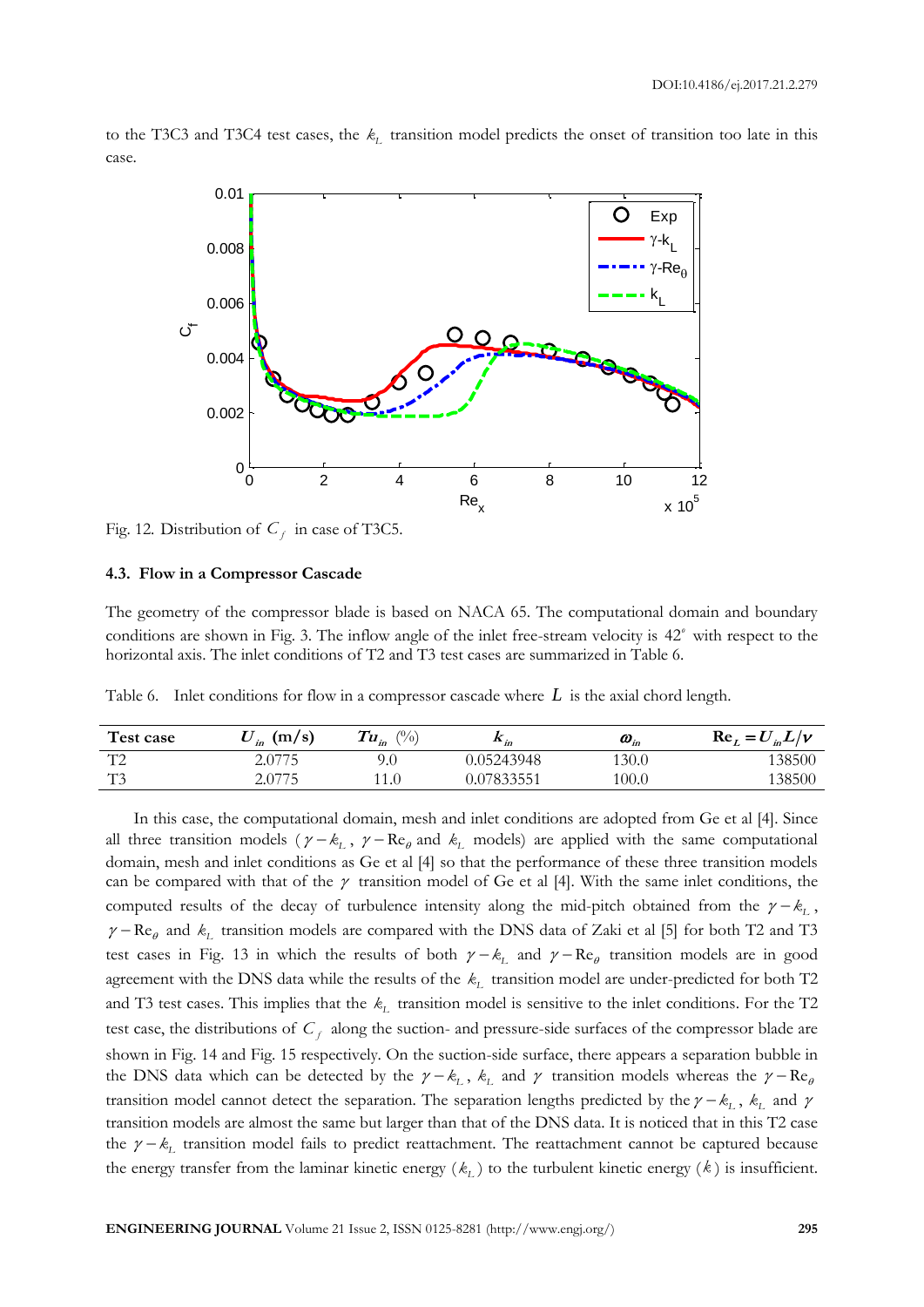The minimum value of  $C_f$  in the DNS data can be best predicted by the  $\gamma$  transition model but worst by the *kL* transition model. On the pressure-side surface, there is no separation bubble in the DNS data which can be predicted correctly by the  $\gamma - k_L$ ,  $\gamma - \text{Re}_{\theta}$  and  $\gamma$  transition models, except the  $k_L$  transition model which predicts a large extent of separation zone. The minimum value of  $C_f$  in the DNS data can be predicted correctly by the  $\gamma - \text{Re}_{\theta}$  and  $\gamma$  transition models but is over-predicted by the  $\gamma - k_L$  transition model. The onset of transition can be predicted correctly by the  $\gamma - k_L$  and  $\gamma - \text{Re}_{\theta}$  transition models but is delayed as found in the result of the  $\gamma$  transition model.



Fig. 13. Decay of turbulence intensity along the mid-pitch in case of the transitional flow in a compressor cascade (T2 and T3 test cases).



Fig. 14. Distribution of  $C_f$  on the suction-side surface in case of T2.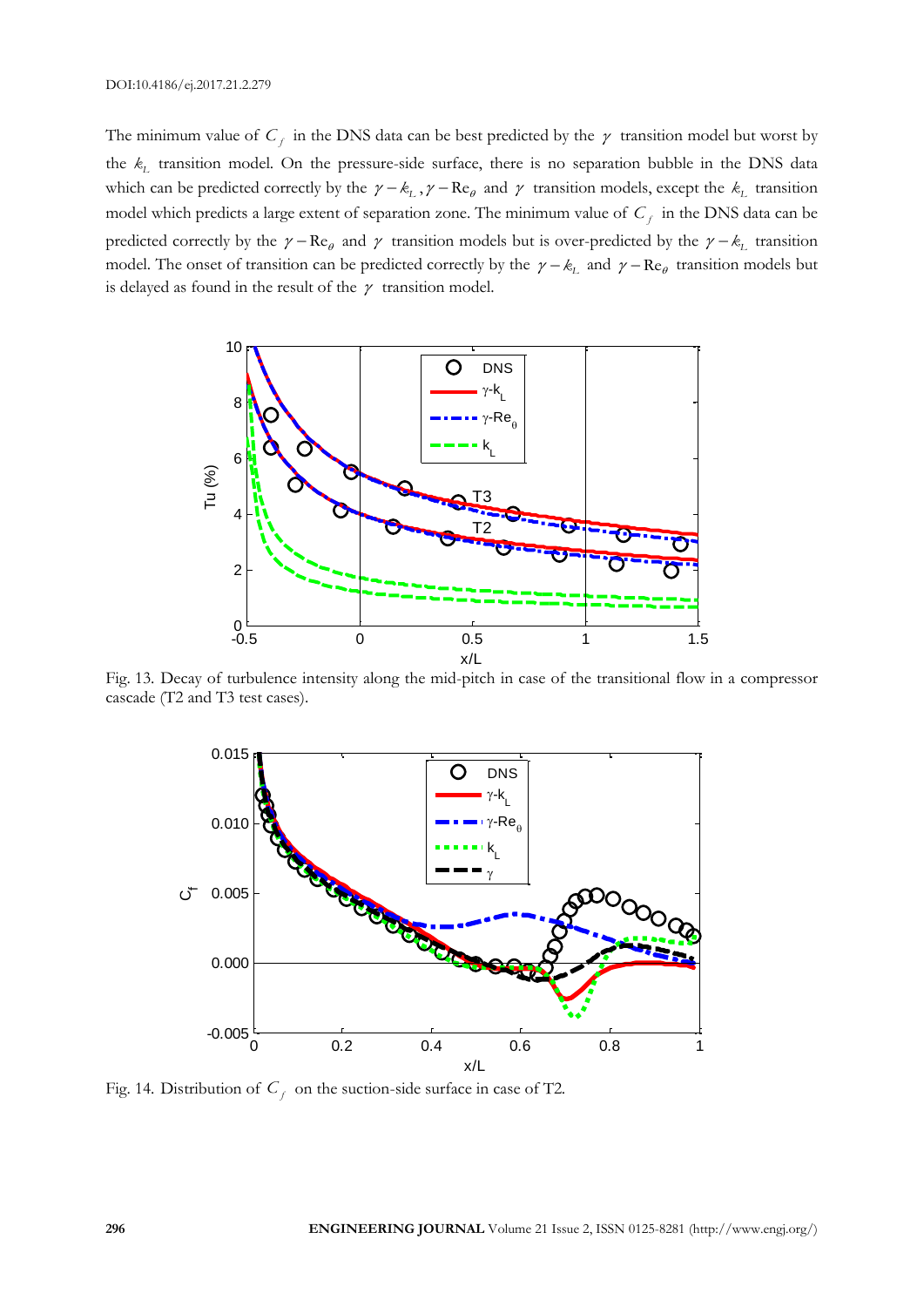

Fig. 15. Distribution of  $C_f$  on the pressure-side surface in case of T2.

The distributions of the pressure coefficient,  $C_p$ , along the suction- and pressure-side surfaces of the compressor blade are shown in Fig. 16. On the pressure-side surface, the  $\gamma - k_L$ ,  $\gamma - \text{Re}_{\theta}$  and  $\gamma$ transition models can predict the distribution of  $C_p$  very well, except the  $k_L$  transition model. On the suction-side surface, there is a dip in the DNS data at around  $x/L = 0.6$  which can be correctly predicted only by the  $\gamma - k_L$  transition model while over-predicted by the  $\gamma - \text{Re}_{\theta}$  and  $\gamma$  transition models and under-predicted by the  $k_L$  transition model.



Fig. 16. Distribution of  $C_p$  in case of T2.

For the T3 test case, the distributions of  $C_f$  along the suction- and pressure-side surfaces of the compressor blade are shown in Fig. 17 and Fig. 18 respectively. On both suction- and pressure-side surfaces, there is no separation bubble detected in the DNS data. However, the *kL* transition model detects the fault separation bubble on both suction and pressure sides. On the suction-side surface, the  $\gamma - k_1$ transition model can predict the  $C_f$  distribution better than the  $\gamma - \text{Re}_\theta$  and  $\gamma$  transition models where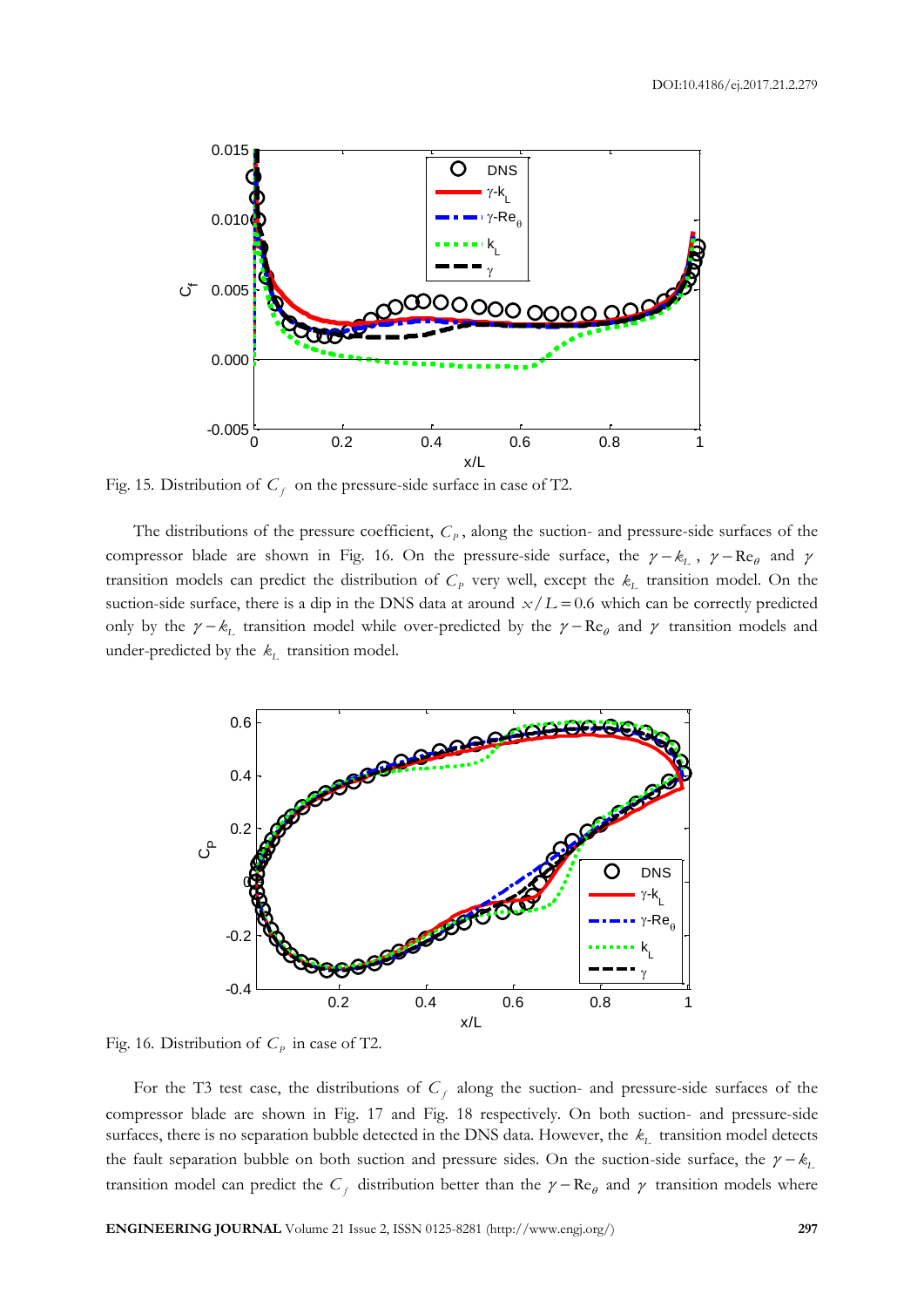the  $\gamma - Re_{\theta}$  transition model over-predicts the  $C_f$  distribution in the transition region while the  $\gamma$ transition model predicts the fault separation like the *kL* transition model. On the pressure-side surface, the  $\gamma - k_L$ ,  $\gamma - \text{Re}_{\theta}$  and  $\gamma$  transition models can reasonably predict the  $C_f$  distribution in the transition region. The minimum value of  $C_f$  in the DNS data can be best predicted by the  $\gamma$  transition model but worst by the  $\gamma - k_L$  transition model. It is noticed that the transition extent in this T3 case predicted by the  $\gamma - k_{\rm\scriptscriptstyle L}$  transition model is rather small on both suction- and pressure-side surfaces.



Fig. 17. Distribution of  $C_f$  on the suction-side surface in case of T3.



Fig. 18. Distribution of  $C_f$  on the pressure-side surface in case of T3.

The distributions of  $C_p$  along the suction- and pressure-side surfaces of the compressor blade are shown in Fig. 19 in which the  $\gamma - k_L$ ,  $\gamma - \text{Re}_{\theta}$  and  $\gamma$  transition models can predict the distribution of  $C_P$ very well, except the  $k_L$  transition model which detects the fault dips of  $C_P$  on both suction and pressure sides.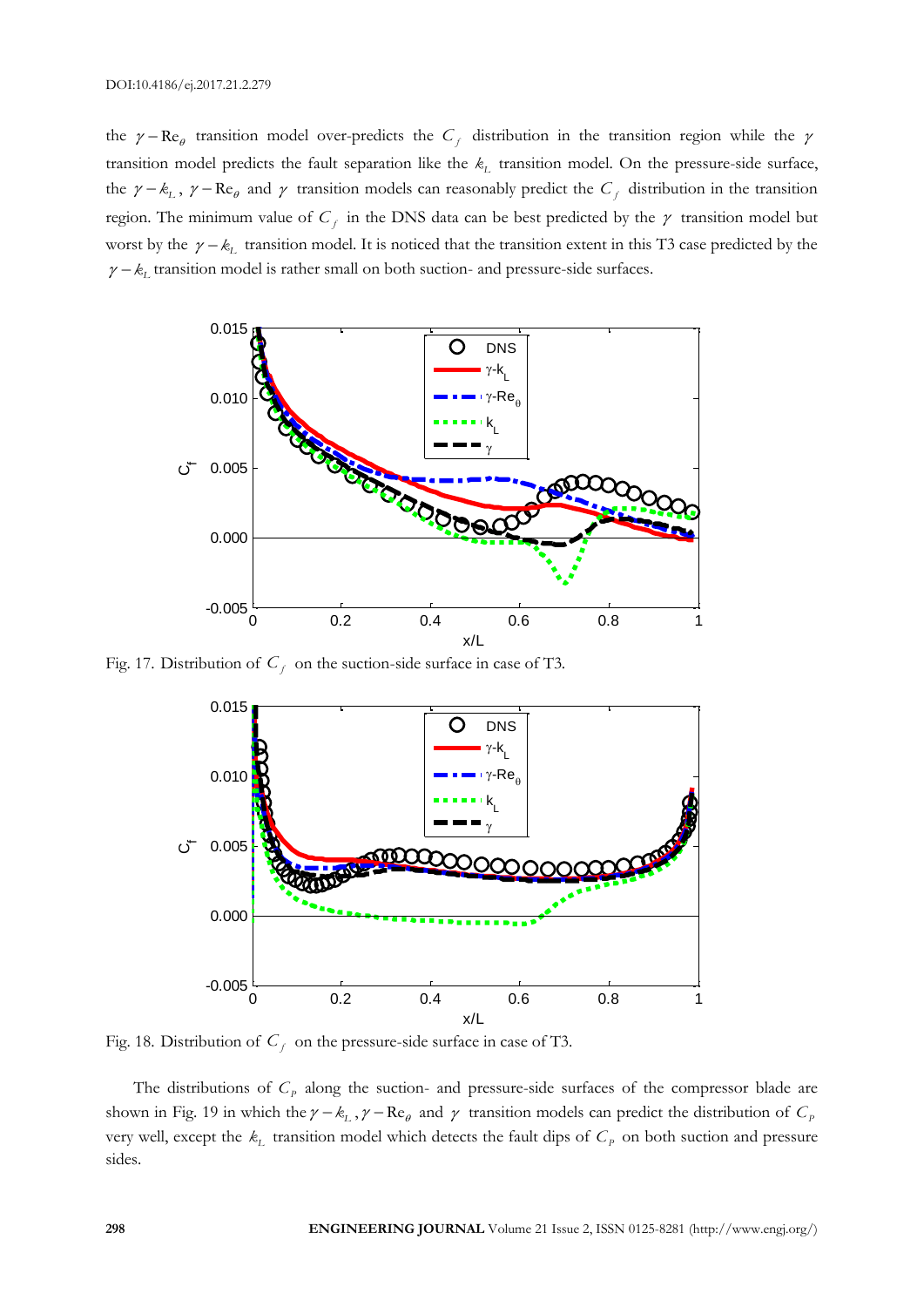

Fig. 19. Distribution of  $C_p$  in case of T3.

#### **4.4. Discussion on Model Performance**

The DNS data of the transitional flow in the compressor cascade from Zaki et al [5] is a good test case for assessing the performance of transition models because the ERCOFTAC T3- and T3C-series experimental data have already been employed to determine the appropriate values for the model constants. The ability to detect a separation bubble on a compressor blade is a good indicator for the prediction capability of transition models. Therefore, the separation bubbles detected on the suction- and pressure-side surfaces of the compressor blade by the  $\gamma - \text{Re}_{\theta}$ ,  $k_L$ ,  $\gamma$  and  $\gamma - k_L$  transition models are summarized in comparison with the DNS data in Table 7. It is found that the  $\gamma - k_L$  transition model is the one and only transition model that can consistently predict the existence of the separation bubble on the compressor blade.

| <b>Transition models</b>      | T <sub>2</sub> test case |               | T <sub>3</sub> test case |                      |
|-------------------------------|--------------------------|---------------|--------------------------|----------------------|
|                               | Suction side             | Pressure side | Suction side             | <b>Pressure side</b> |
| <b>DNS</b>                    | separation               | no separation | no separation            | no separation        |
| $\gamma - k_{L}$              | separation               | no separation | no separation            | no separation        |
| $\gamma - \text{Re}_{\theta}$ | no separation            | no separation | no separation            | no separation        |
| $k_{\scriptscriptstyle\! L}$  | separation               | separation    | separation               | separation           |
|                               | separation               | no separation | separation               | no separation        |

Table 7. Summary of model performance.

#### **5. Conclusion**

The present research work has been conducted in order to continually develop and propose a new and complete version of the  $\gamma - k_L$  transition model that can apply to the transitional flow with pressure gradient. The new  $\gamma - k_L$  transition model is validated with the ERCOFTAC T3- and T3C-series experimental data of Coupland [1]. The validated results of the  $\gamma - k_L$  transition model are in good agreement with the experimental data. The performance of the  $\gamma - k_L$  transition model is assessed in case of the transitional flow through the compressor blade passage of Zaki et al [5]. It is found that the  $\gamma - k_L$ transition model is the only transition model that can consistently capture the separation bubble on the compressor blade.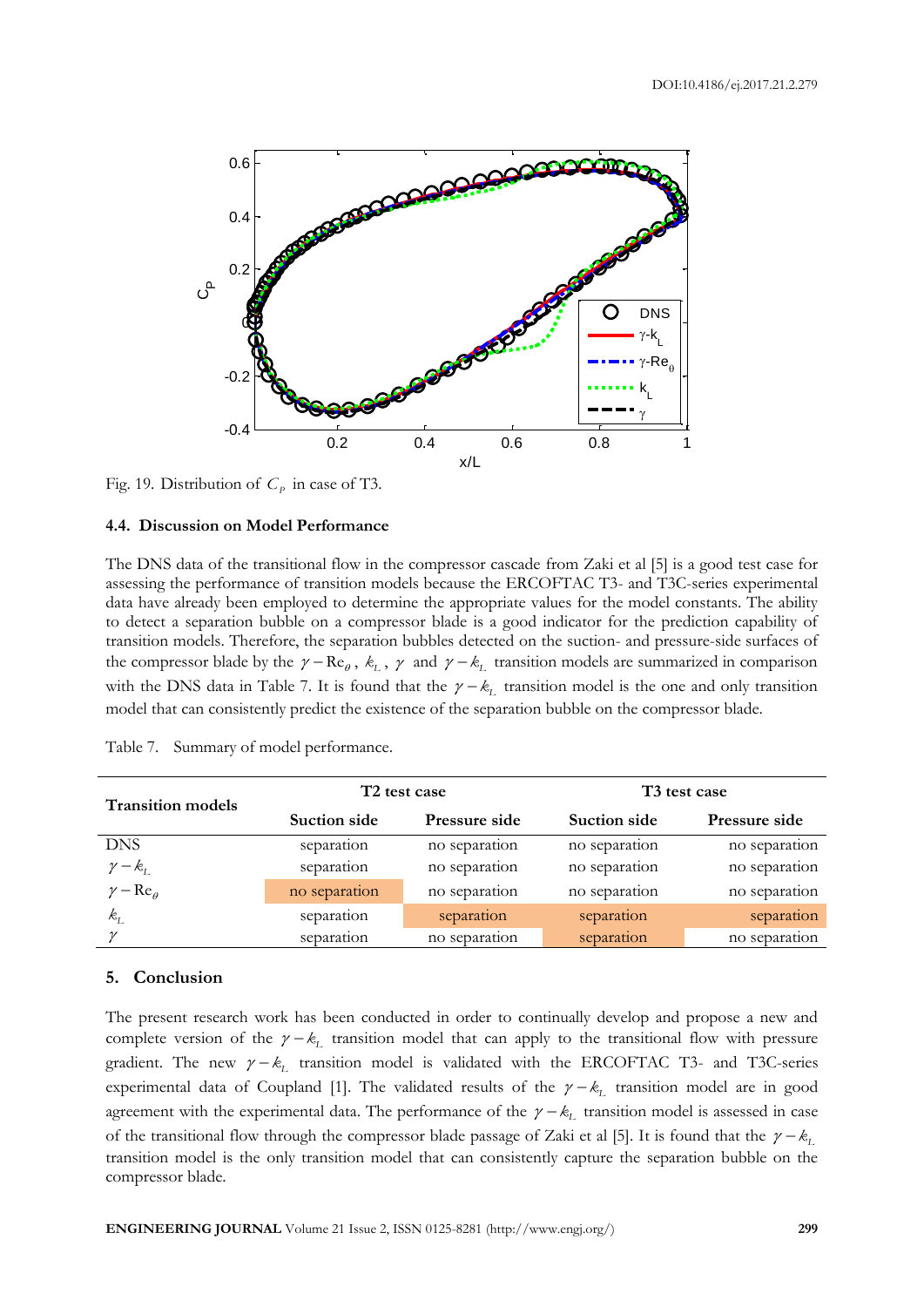#### **Acknowledgements**

The authors would like to gratefully thank Dr. Rodolphe Perrin for his valuable discussion during his visit to TGGS at KMUTNB on 11 May – 25 July 2015 with the KMUTNB financial support, Dr. Tamer Zaki for his DNS data of the transition in a compressor cascade, and Mr. Xuan Ge for his RANS results of the transition in a compressor cascade.

### Appendix: Details of the  $\gamma - k_L$  Transition Model and the SST  $k - \omega$  Turbulence Model **Used**

All physical terms, extra term, parameters, functions and constants of the  $\gamma - k_L$  transition model are given below:

#### **Production terms:**

$$
P_k = \nu_T S^2
$$
  

$$
P_{k_L} = \nu_{T,\ell} S^2
$$

#### **Destruction terms:**

$$
D_k = \beta^* k \omega
$$
  
\n
$$
D_{\omega} = \beta \omega^2
$$
  
\n
$$
D_L = 2\nu \frac{\partial \sqrt{k_L}}{\partial x_j} \frac{\partial \sqrt{k_L}}{\partial x_j}
$$

#### **Redistribution terms:**

$$
R_{\text{NAT}} = C_{\text{R,NAT}} \beta_{\text{NAT}} k_{\text{L}} \Omega
$$

$$
R_{\text{BP}} = \frac{C_{\text{R,BP}} \beta_{\text{BP}}}{f_{\text{W}}}
$$

#### **Other relevant physical terms:**

 $S = \sqrt{2S_{ij}S_{ij}}$  = Magnitude of the mean strain rate  $\left(\partial \bar{U}_{i} \quad \partial \bar{U}_{j}\right)$  $=\frac{1}{2}\left(\frac{\partial U_i}{\partial x_j}+\frac{\partial U_j}{\partial x_i}\right)=$ 2  $\dot{y} = \frac{1}{2} \left( \frac{\partial U_i}{\partial x_j} + \frac{\partial U_j}{\partial x_i} \right)$  $S_{ij} = \frac{1}{2} \left( \frac{\partial \overline{U}_i}{\partial x_i} + \frac{\partial \overline{U}_j}{\partial x_i} \right) =$  Mean strain rate  $\Omega = \sqrt{2\Omega_{ij}\Omega_{ij}}$  = Magnitude of the mean rotation rate  $\left(\begin{matrix} \partial \bar{U}_i & \partial \bar{U}_j \end{matrix}\right)$  $\Omega_{ij} = \frac{1}{2} \left( \frac{\partial U_i}{\partial x_j} - \frac{\partial U_j}{\partial x_i} \right) =$ 2  $\hat{y} = \frac{1}{2} \left( \frac{\partial U_i}{\partial x_j} - \frac{\partial U_j}{\partial x_i} \right)$  $U_i$   $\partial \bar{U}$  $\left(\frac{\partial y_i}{\partial x_i} - \frac{\partial y_i}{\partial x_i}\right)$  = Mean rotation rate  $k_{T,\ell} = (1 - f_{ss} \cdot f_{\ell})/k = \text{Large-scale turbulent kinetic energy}$  $\lambda_{\text{eff}} = \min(C_{\lambda} d, \lambda_{\text{F}}) = \text{Effective length scale}$  $\lambda_r = \frac{\nu}{\sqrt{2\pi}}$  $_{\beta}$  $=\frac{v}{\rho^*}$  $T = \frac{V_T}{\beta^* \sqrt{k}}$ = Turbulent length scale  $d$  = Wall-normal distance to the nearest wall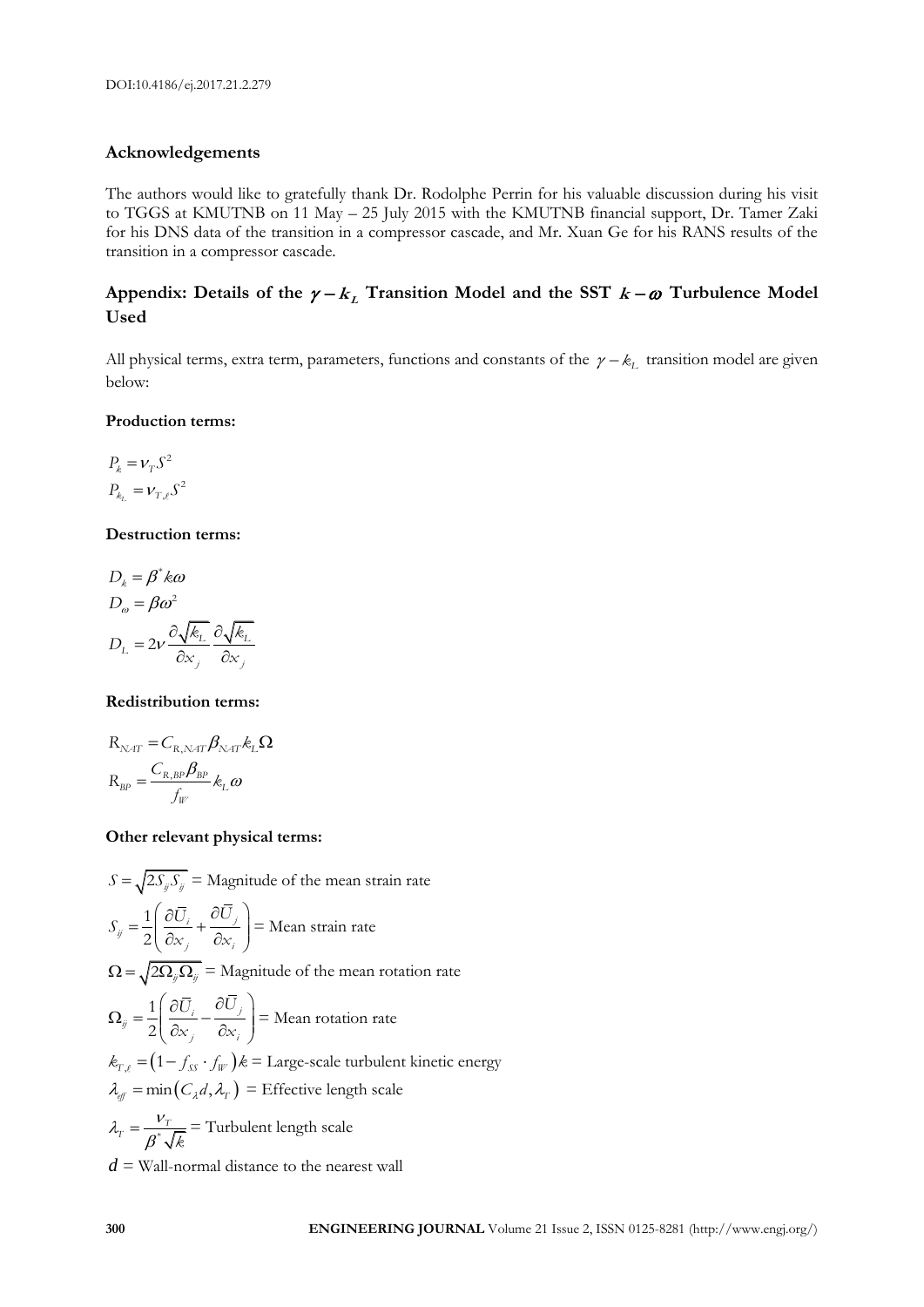Parameters of the  $\gamma - k_L$  transition model:

$$
\beta_{TS} = 1 - \exp\left(-\frac{\max(\text{Re}_{\Omega} - C_{TS,\text{crit}}, 0)^{2}}{A_{TS}}\right)
$$
\n
$$
\beta_{NAT} = 1 - \exp\left(-\frac{\phi_{NAT}}{A_{NAT}}\right)
$$
\n
$$
\phi_{NAT} = \max\left[\left(\text{Re}_{\Omega} - \frac{C_{NAT,\text{crit}}}{f_{NAT,\text{crit}}}\right), 0\right]
$$
\n
$$
\beta_{BP} = 1 - \exp\left(-\frac{\phi_{BP}}{A_{BP}}\right)
$$
\n
$$
\phi_{BP} = \max\left[\left(\frac{k}{\sqrt{\Omega}} - C_{BP,\text{crit}}\right), 0\right]
$$

## Functions of the  $\gamma - k_L$  transition model:

$$
f_{SS} = \exp\left[-\left(C_{SS} \frac{\mathbf{i}\Omega}{k}\right)^2\right]
$$
  

$$
f_{\tau,\ell} = 1 - \exp\left[-C_{\tau,\ell} \frac{k_{T,\ell}}{\lambda_{\text{eff}}^2 \Omega^2}\right]
$$
  

$$
f_W = \frac{\lambda_{\text{eff}}}{\lambda_T}
$$
  

$$
f_{NAT,\text{crit}} = 1 - \exp\left(-C_{NC} \frac{\sqrt{k_L} \cdot d}{v}\right)
$$

| Model constants           | Specified values                       | References                        |
|---------------------------|----------------------------------------|-----------------------------------|
| 1. $C_{NAT, \text{crit}}$ | 817                                    | present                           |
| 2. $C_{BP,crit}$          | 8.2                                    | present                           |
| $3. C_{\lambda}$          | 0.39                                   | present                           |
| 4. $C_{R, NAT}$           | 2                                      | Juntasaro and Ngiamsoongnirn [31] |
| 5. $C_{12}$               | $10^{-8}$                              | Juntasaro and Ngiamsoongnirn [31] |
| 6. $C_{R,BP}$             | 0.36                                   | Juntasaro and Ngiamsoongnirn [31] |
| 7. $C_{\text{rr}}$        | $C_{\text{cr}} = C_{\text{BP,crit}}^2$ | Juntasaro and Ngiamsoongnirn [31] |
| 8. $A_{\text{BP}}$        | 0.6                                    | Walters and Cokjlat [2]           |
| 9. $A_{\text{NAT}}$       | 200                                    | Walters and Cokjlat [2]           |
| 10. $A_{\rm rs}$          | 200                                    | Walters and Cokjlat [2]           |
| 11. $C_{NC}$              | 0.1                                    | Walters and Cokjlat [2]           |
| 12. $C_{TS, \text{crit}}$ | 1000                                   | Walters and Cokjlat [2]           |
| 13. $C_{\ell_1}$          | $3.4x10^{-6}$                          | Walters and Cokjlat [2]           |
| 14. $C_{\tau,\ell}$       | 4360                                   | Walters and Cokjlat [2]           |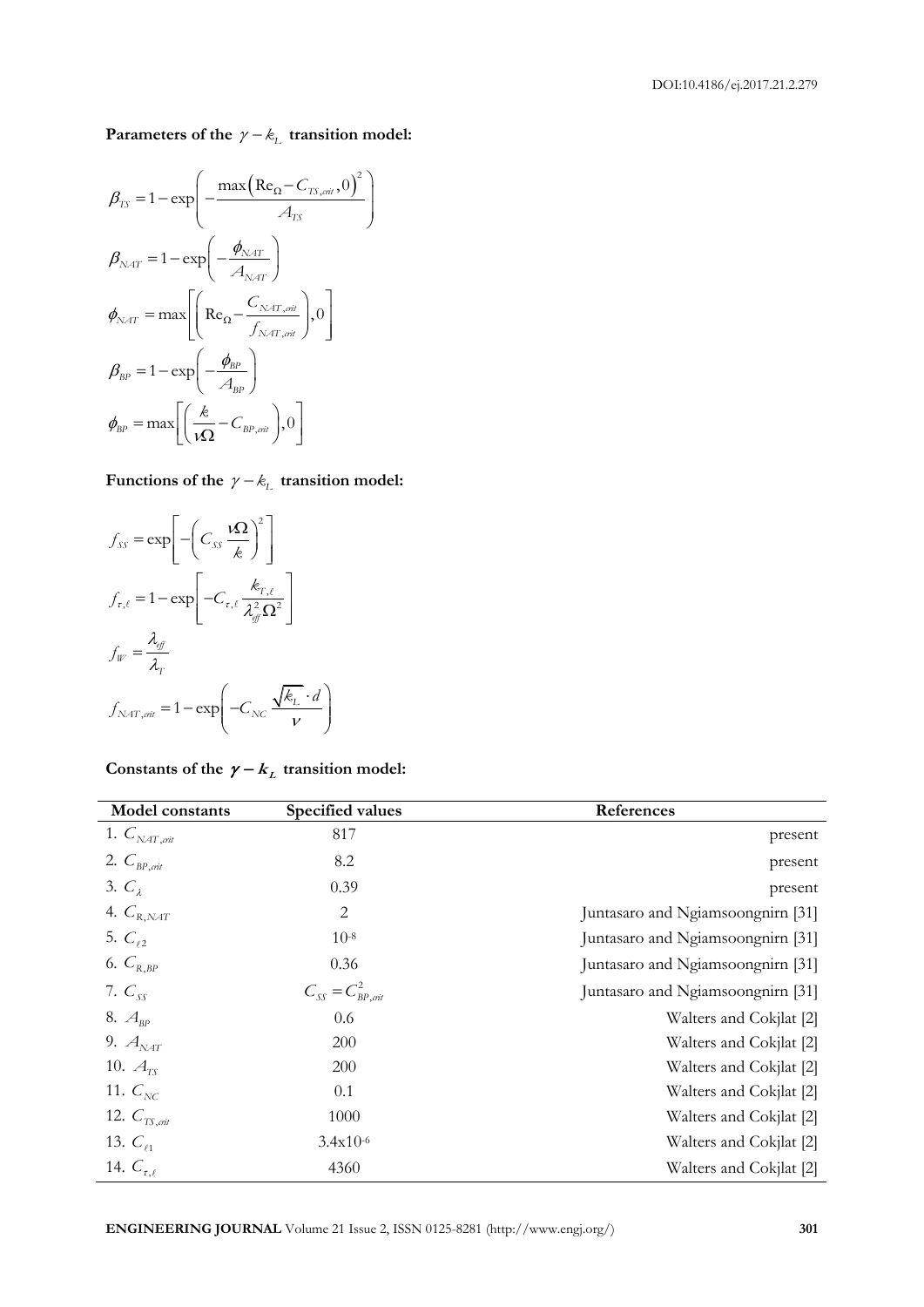#### Extra term and relevant functions of the SST  $k - \omega$  turbulence model:

$$
CD_{\omega} = 2(1 - F_{1}) \frac{1}{\omega \sigma_{\omega 2}} \frac{\partial k}{\partial x_{j}} \frac{\partial \omega}{\partial x_{j}}
$$
  
\n
$$
F_{1} = \max (F_{1,\omega_{\overline{X}}}, F_{3})
$$
  
\n
$$
F_{2} = \tanh(\arg_{2}^{2})
$$
  
\n
$$
F_{1,\omega_{\overline{X}}} = \tanh(\arg_{1}^{4})
$$
  
\n
$$
\arg_{1} = \min \left[ \max \left( \frac{\sqrt{k}}{0.09 \omega d}, \frac{500 \nu}{d^{2} \omega} \right), \frac{4 \rho k}{CD_{k\omega} \sigma_{\omega 2} d^{2}} \right]
$$
  
\n
$$
\arg_{2} = \max \left( \frac{2 \sqrt{k}}{0.09 \omega d}, \frac{500 \nu}{d^{2} \omega} \right)
$$
  
\n
$$
CD_{k\omega} = \max \left( 2 \rho \frac{1}{\omega \sigma_{\omega 2}} \frac{\partial k}{\partial x_{j}} \frac{\partial \omega}{\partial x_{j}}, 10^{-20} \right)
$$
  
\n
$$
F_{3} = \exp \left[ -\left( \frac{R_{y}}{120} \right)^{8} \right]
$$

Constants of the SST  $k - \omega$  turbulence model:

$$
a_1 = 0.31
$$
  
\n $\phi = F_1 \phi_1 + (1 - F_1) \phi_2$ 

where  $\phi$  stands for  $\sigma_{\scriptscriptstyle \!\!\! k}$ ,  $\sigma_{\scriptscriptstyle \!\! \omega}$ ,  $\beta$  and  $\alpha$  with the following two-layer parts:

 $\phi_1$  (SST inner):  $\sigma_{k1} = 1.176$ ,  $\sigma_{\omega_1} = 2.0$ ,  $\beta_1 = 0.075$ ,  $\beta^* = 0.09$ ,  $\alpha_1 = 0.553$ 

 $\phi_2$  (Standard  $k - \varepsilon$  outer):  $\sigma_{k2} = 1.0$ ,  $\sigma_{\omega_2} = 1.168$ ,  $\beta_2 = 0.0828$ ,  $\beta^* = 0.09$ ,  $\alpha_2 = 0.44$ 

#### **Reynolds numbers:**

$$
Re_{\Omega} = \frac{d^2 \Omega}{\nu}
$$

$$
R_y = \frac{d\sqrt{k}}{\nu}
$$

#### **References**

- [1] J. Coupland. (1990). ERCOFTAC classic database. [Online]. Available: http://cfd.mace.manchester.ac.uk/ercoftac/, Accessed on: 10 May 2005.
- [2] D. K. Walters and D. Cokljat, "A three-equation eddy-viscosity model for Reynolds Averaged Navier-Stokes simulations of transitional flow," *ASME Journal of Fluids Engineering*, vol. 130, 2008.
- [3] R. B. Langtry and F. R. Menter, "Correlation-based transition modeling for unstructured parallelized computational fluid dynamics codes," *Journal of American Institute of Aeronautics and Astronautics*, vol. 47, no. 12, pp. 2894-2906, 2009.
- [4] X. Ge, S. Arolla, and P. Durbin, "A bypass transition model based on the intermittency function," *Journal of Flow, Turbulence and Combustion*, vol. 93, pp. 37-61, 2014.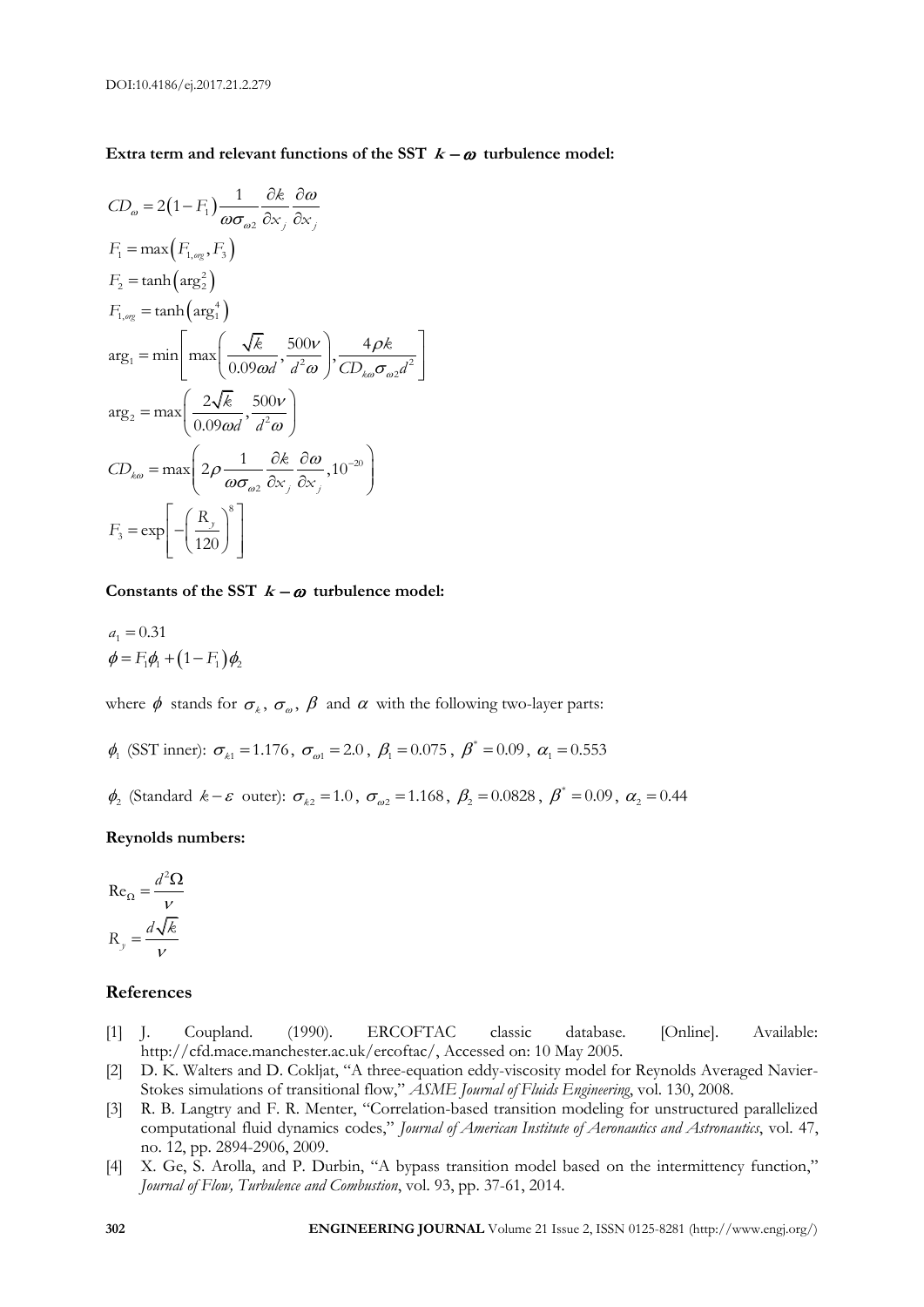- [5] T. M. Zaki, J. G. Wissink, W. Rodi, and P. A. Durbin, "Direct numerical simulation of transition in a compressor cascade: The influence of free-stream turbulence," *Journal of Fluid Mechanics*, vol. 665, pp. 57-98, 2010.
- [6] R. E. Mayle, "The role of laminar-turbulent transition in gas turbine engines," *Journal of Turbomachinery*, vol. 113, pp. 509-536, 1991.
- [7] F. R. Menter, R. B. Langtry, S. Völker, and P. G. Huang, "Transition modelling for general purpose CFD codes," *Engineering Turbulence Modelling and Experiments 6*, W. Rodi and M. Mulas, Eds. Elsevier, 2005, pp. 31-48
- [8] N. J. Georgiadis, D. A. Yoder, M. A. Vyas, and W. A. Engblom, "Status of turbulence modeling for hypersonic propulsion flowpaths," *Journal of Theoretical and Computational Fluid Dynamics*, vol. 28, pp. 295-318, 2014.
- [9] H. W. Emmons, "The laminar-turbulent transition in a boundary layer—Part I," *Journal of the Aeronautical Sciences*, vol. 18, no. 7, pp. 490-498, 1951.
- [10] G. B. Schubauer and P. S. Klebanoff, "Contributions on the mechanics of boundary-layer transition," National Bureau of Standards, Washington, DC, United States, Report 1289 NACA-TR-1289, 1955.
- [11] S. Dhawan and R. Narasimha, "Some properties of boundary layer flow during the transition from laminar to turbulent motion," *Journal of Fluid Mechanics*, vol. 3, no. 4, pp. 418-436, 1958.
- [12] E. Dick and W. Elsner, *ERCOFTAC Bulletin 80*, 2009.
- [13] S. Fu and L. Wang, "RANS modelling of high-speed aerodynamic flow transition with consideration of stability theory," *Journal of Progress in Aerospace Science*, vol. 58, pp. 36-59, 2013.
- [14] P. A. Libby, "On the prediction of intermittent turbulent flows," *Journal of Fluid Mechanics*, vol. 68, no. 2, pp. 273-295, 1975.
- [15] C. Dopazo, "On conditioned averages for intermittent turbulent flows," *Journal of Fluid Mechanics*, vol. 81, no. 3, pp. 433-438, 1977.
- [16] G. Vancoillie and E. Dick, "A turbulence model for the numerical simulation of the transition zone in a boundary layer," *Journal of Engineering Fluid Mechanics*, vol. 1, pp. 28-49, 1988.
- [17] J. Steelant and E. Dick, "Modeling of bypass transition with conditioned Navier-Stokes equations coupled to an intermittency transport equation," *International Journal for Numerical Methods in Fluids*, vol. 23, pp. 193-220, 1996.
- [18] J. Steelant and E. Dick, "Modeling of laminar-turbulent transition for high freestream turbulence," *ASME Journal of Fluids Engineering*, vol. 123, pp. 22-30, 2001.
- [19]Y. B. Suzen and P. G. Huang, "Modeling of flow transition using an intermittency transport equation," *ASME Journal of Fluids Engineering*, vol. 122, pp. 273-284, 2000.
- [20] J. R. Cho and M. K. Chung, "A k-ε-γ equation turbulence model," *Journal of Fluid Mechanics*, vol. 237, 301-322 1992.
- [21] F. R. Menter, "Two-equation eddy-viscosity turbulence models for engineering applications," *Journal of American Institute of Aeronautics and Astronautics*, vol. 32, no. 8, pp. 1598-1605, 1994.
- [22] F. R. Menter, T. Esch, and S. Kubacki, "Transition modelling based on local variables," *Engineering Turbulence Modelling and Experiments 5*, W. Rodi and N. Fueyo, Eds. Elsevier, 2002, pp. 555-564.
- [23] E. R. van Driest and C. B. Blumer, "Boundary layer transition: Freestream turbulence and pressure gradient effects," *Journal of American Institute of Aeronautics and Astronautics*, vol. 1, no. 6, pp. 1303-1306, 1963.
- [24] F. R. Menter, R. B. Langtry, S. R. Likki, Y. B. Suzen, P. G. Huang, and S. Völker, "A correlation-based transition model using local variables: part 1 model formulation," *Journal of Turbomachinery*, vol. 128, no. 3, pp. 413-422, 2006.
- [25] P. Durbin, "An intermittency model for bypass transition," *International Journal of Heat and Fluid Flow*, vol. 36, pp. 1-6, 2012.
- [26] D. C. Wilcox, *Turbulence Modeling for CFD*, 3rd ed. DCW Industries, Inc., 2006.
- [27] K. Duraisamy and P. A. Durbin, "Transition modeling using data driven approaches," in *Center for Turbulence Research. Proceedings of the Summer Program*, 2014, pp. 427-434.
- [28] R. E. Mayle and A. Schulz, "The path to predicting bypass transition," *Journal of Turbomachinery*, vol. 119, pp. 405-411, 1997
- [29] D. K. Walters and J. H. Leylek, "A new model for boundary layer transition using a single-point RANS approach," *Journal of Turbomachinery*, vol. 126, pp. 193-202, 2004.
- [30] D. K. Walters and J. H. Leylek, "Computational fluid dynamics study of wake-induced transition on a compressor-like flat plate," *Journal of Turbomachinery*, vol. 127, pp. 52-63, 2005.

**ENGINEERING JOURNAL** Volume 21 Issue 2, ISSN 0125-8281 (http://www.engj.org/) **303**